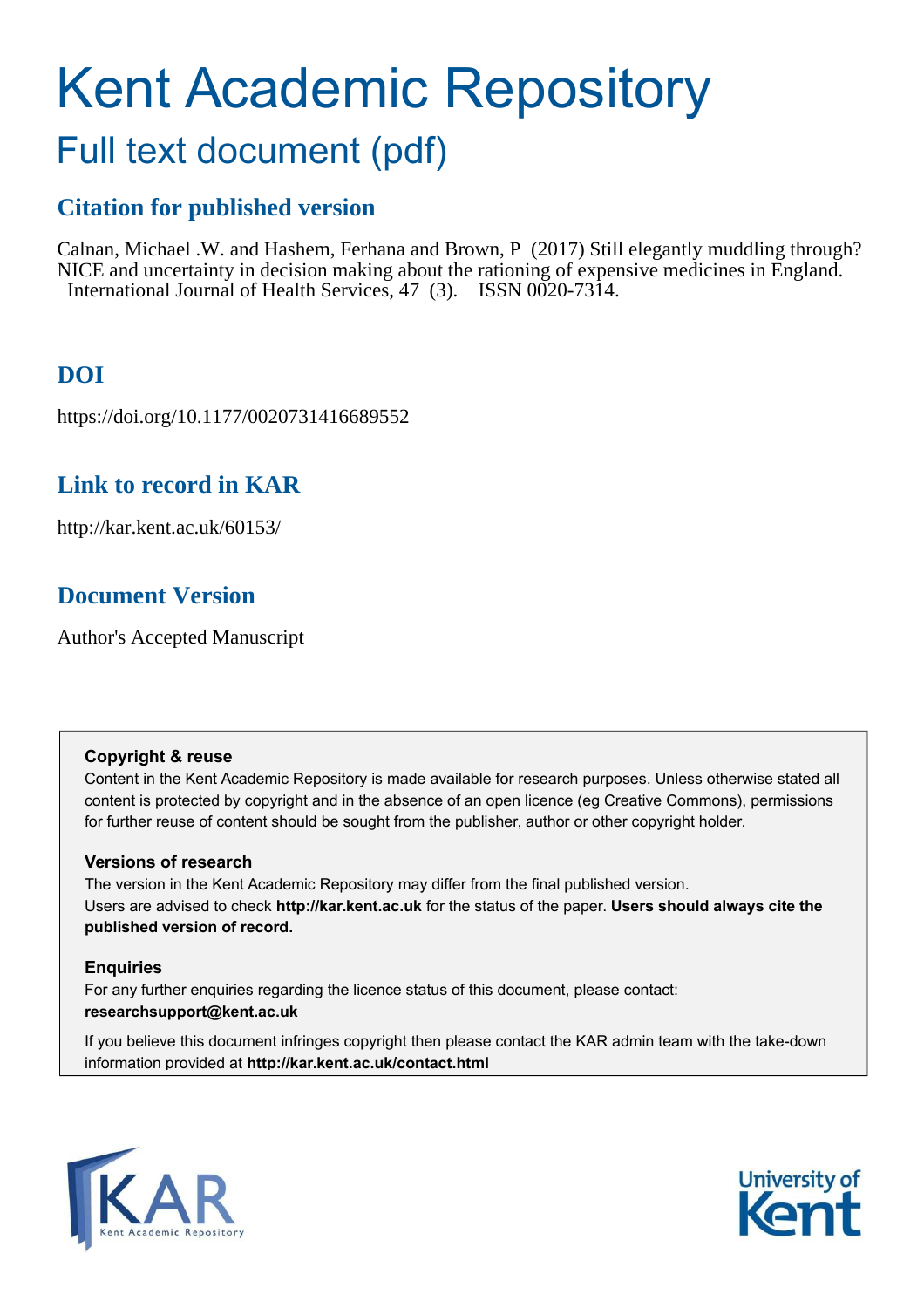*Still elegantly muddling through? NICE and uncertainty in decision making about the rationing of expensive medicines in England* 

Calnan, M,Hashem F and Brown P

Accepted for publication in: *The International Journal of Health Services -*16/12/2016

#### **Abstract**

This paper examines the 'technological appraisals' carried out by NICE (National Institute for Health and Care Excellence) as it regulates the provision of expensive new drugs within the English NHS on cost-effectiveness grounds. Ostensibly this is a highly rational process by which the regulatory mechanisms absorb uncertainty but in practice decision-making remains highly complex and uncertain. This paper draws on ethnographic data – interviews with a range of stakeholders and decision-makers (n=41), observations of public and closed appraisal meetings, and documentary analysis – regarding the decision-making processes involving three different pharmaceutical products. The study explores the various ways in which different forms of uncertainty are perceived and tackled within these Single Technology Appraisals (STAs). Difficulties of dealing with the various levels of uncertainty were manifest and often rendered straightforward decision-making problematic. Uncertainties associated with epistemology, procedures, interpersonal relations and technicality were particularly evident. The need to exercise discretion within a more formal institutional framework shaped a pragmatic combining of explicit and informal, collective and individual, strategies and tactics to navigate through the layers of complexity and uncertainty in making decisions.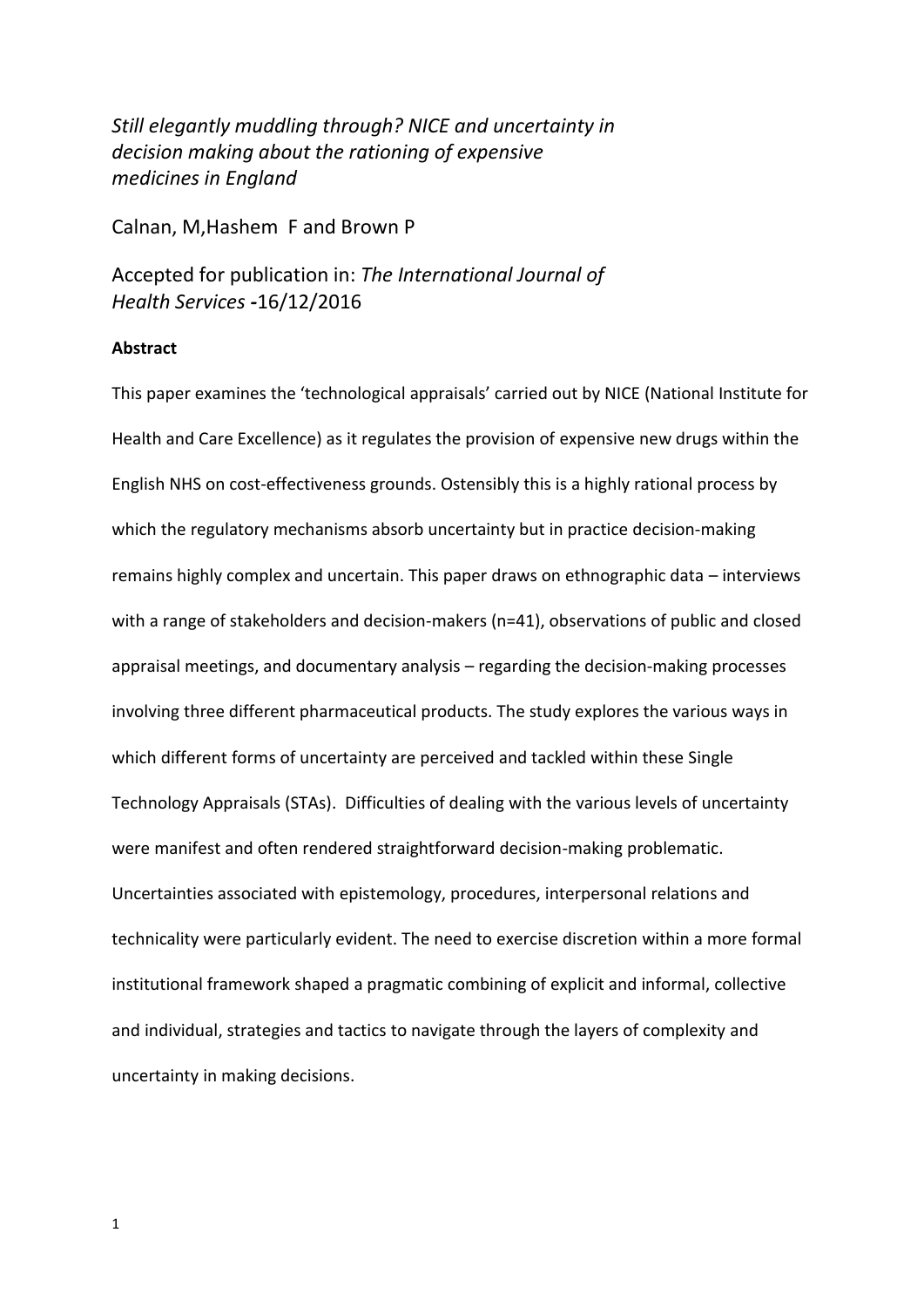#### **Introduction**

The National Institute for Health and Care Excellence (NICE) which was set up in 1999 in England typifies the shift towards pursuing 'neutral' and 'objective' regulation which has recently characterised British governmental institutions.<sup>1</sup> Through systematic appraisals of the cost and clinical effectiveness (cost utility) of various expensive drugs for the NHS, NICE was designed to overcome the inconsistencies of the previously ad-hoc and implicit discretionary decisions of local clinicians<sup>2</sup> – replacing this with explicit, evidence-based decisions which regulate NHS prescribing. Though only one of several functions carried out by the institute,<sup>3</sup> drug appraisals are the most prominent and publicly scrutinised.<sup>4</sup> Decisions are considered, at least in part, in the public arena which is believed to enhance transparency and provide legitimacy to the policy process of rationing health care technology.<sup>5</sup>

From an ethical perspective, the role performed by NICE is intended to assure consistently equitable access for patients to drugs across the NHS and to facilitate the efficient use of public finances, by regulating NHS consumption of new and expensive drugs using costeffectiveness criteria.<sup>4,6,7</sup> Based on rigorous appraisals of scientific evidence, NICE seeks to manage uncertainty through a calculative and evidence-based approach, amidst increasing cultural expectations of a 'calculability of consequences'.<sup>8</sup> This portrayal of the rationing process might be seen to reflect both instrumental and institutional forms of rationality.<sup>9</sup> Yet behind this discourse or policy talk<sup>10</sup> of objectivity and rationalism in the pursuit of explicit rationing, the influence of socially-constructed assumptions and subjectivity may still prevail.<sup>11,12</sup>

Evidence from statistical analyses suggests that while the demonstration of clinical and economic value is central to NICE decisions, the variability in these decision-outcomes about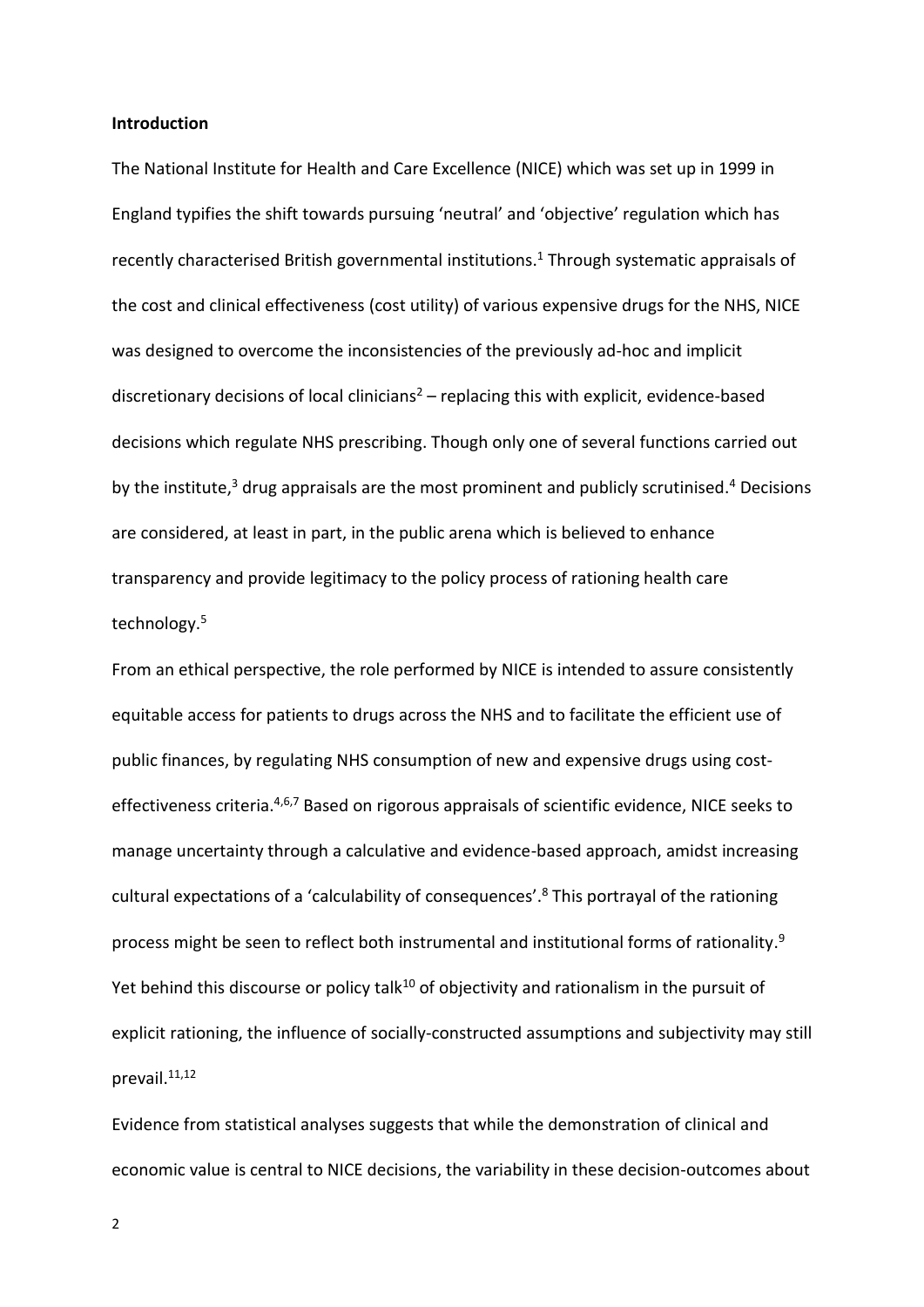whether they recommend a technology or not can also be explained by other process and socio-economic factors.<sup>13</sup> This may be due, at least in part, to the very nature of bureaucratic judgements amidst uncertainty, where reliance on  $-$  and correspondingly trust  $in$  – people and systems is unavoidable.<sup>14</sup> Whether it is confidence in research paradigms and approaches, trust in expert panels, or weighing up the evidence presented by different expert patients, leading clinicians, or drug company representatives  $-$  a range of sociallyconstructed assumptions, might influence attributions of validity, competency and/or motives,<sup>15</sup> which could bear decisively on appraisal decisions.<sup>16</sup> There is explicit recognition by NICE that so-called 'gut' components might be important in disinvestment decisions<sup>17</sup> and more recently NICE has formally introduced further prioritisation criteria, in addition to its threshold of cost- effectiveness based on social value judgements which include severity of underlying condition, unmet need, significant innovation, wider social benefit, disadvantaged populations and children.<sup>18,19</sup> Such pragmatism might be a reaction to media pressure,<sup>20</sup> legal challenges<sup>21</sup> unrepresentative minority interest group lobbying,<sup>22</sup> and the challenging of NICE decisions by agreements made directly between the manufacturer and the Department of Health.<sup>2,3,4</sup> This reactive behaviour by the regulator (NICE) makes evident the poly-centric nature of the regulatory regime and may also reflect the influence of interest groups such as NHS clinicians, patient groups and of the pharmaceutical industry with the associated claims of corporate bias and regulatory capture.<sup>4</sup> The impact of these and related factors within the appraisal process, and their potential influence on the intuition based 'gut components' of decisions, might be obscured by the ostensible rationality of NICE as an institution which formally attempts to absorb uncertainty through its instrumental and institutional approach.

#### *Conceptualising uncertainty*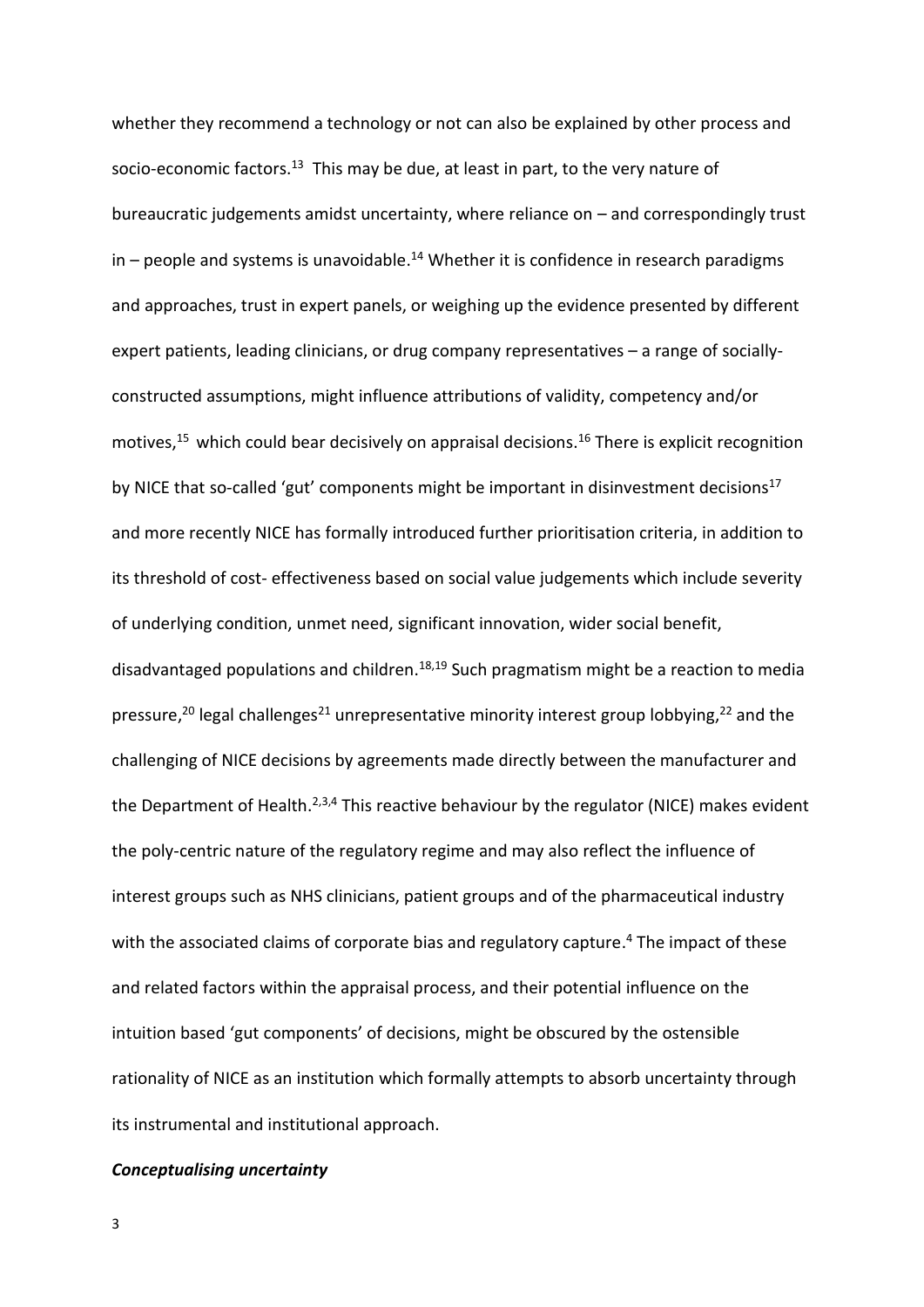Uncertainty in this type of rationing and regulatory context has been portrayed in different ways, with one approach suggesting the need to recognise but minimise it<sup>23</sup> and another suggesting the exploration of uncertainty should be portrayed in a more positive light as a means of making rationing decisions more transparent, accountable and democratic.<sup>21</sup> Uncertainty has been broadly defined as 'the normal determinant or unsettled quality of a statement or knowledge claim'.<sup>21</sup> The extent and the different forms of uncertainty faced by clinicians during medical training /socialisation<sup>24</sup> and how these are managed in clinical decision-making are well documented<sup>25</sup> and there are sociological studies which have examined how uncertainty in rationing decisions is negotiated.<sup>21</sup> In addition, a number of ethnographic studies of rationing decisions have been carried at the local level<sup>26,27</sup> which have identified the use of different forms of rationality although these studies have not specifically acknowledged the salience of uncertainty or the different ways it may become manifest. The aim of this paper is to fill this gap by unpacking the concept of uncertainty by focusing on two interrelated questions - pertaining to different forms of uncertainty and different strategies amid such uncertainties:

The first question aims to identify which forms of uncertainty are evident in NICE appraisal committee decision making? The conceptual approach adopted in this research was informed by a content analysis carried out on NICE documents (Authors) relating to technological evaluations. This analysis identified three distinct layers or forms of uncertainty which might be manifest within NICE appraisals which are epistemic, procedural and interpersonal or relational. The aim is to assess the explanatory power of this developmental framework based on documentary analysis and to see if these and other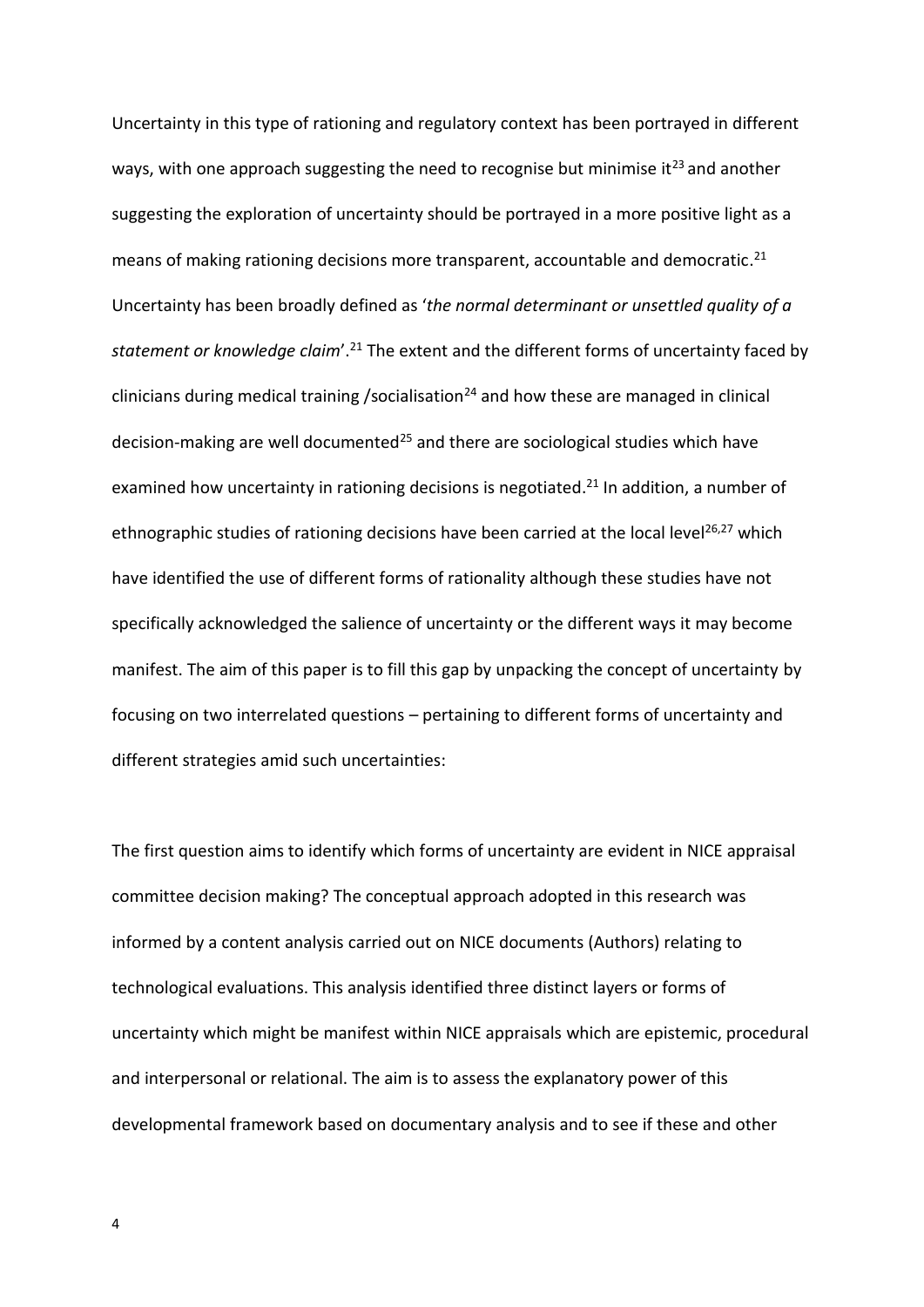forms of uncertainty are manifest and salient in decision-making analysed via ethnographic data.<sup>28</sup>

Within this framework, *epistemic* uncertainty relates to the effectiveness of certain methods of investigation to provide knowledge about conditions and their treatment. This layer of uncertainty might involve at least two aspects: confidence in the system of bio-medical knowledge<sup>24</sup> and especially in the approach of randomised controlled trials<sup>29</sup> and confidence in the publication system of medical journals to differentiate reliable (published) studies from biased (non-published/manufacturers') data.<sup>30,31</sup> The second layer of uncertainty is *procedural* involving the various possible methods and approaches<sup>9</sup> to considering/modelling quality of life and related features of effectiveness, the vast amounts of evidence which could be considered,<sup>24</sup> and the multiple contingencies and contestable outputs associated with these. The third layer of uncertainty is *interpersonal or relational* – regarding the competency and motives of those providing evidence and/or recommendations within the process. Uncertainty may exist due to diverse perspectives and relative expertise<sup>32</sup> of an array of participants, but furthermore due to the interests that certain groups (eg manufacturers' representatives) have in the outcome of the decision-making process<sup>32</sup>.

The second main question explores which mechanisms and/or strategies, if any, are used to address or bridge over these various uncertainties? Sociological research into rationing decisions at the national level appears to have paid rather limited attention to differentiating between different forms of uncertainty and how these are managed.<sup>21</sup> More generally, however, Zinn<sup>33</sup> has described strategies such as emotion, rules-of-thumb, and intuition, as lying 'in-between' rational (calculative and probabilistic) and non-rational strategies (belief, trust, hope, faith and avoidance) for dealing with uncertainty.<sup>34,35</sup> The aim is to explore the relevance and salience of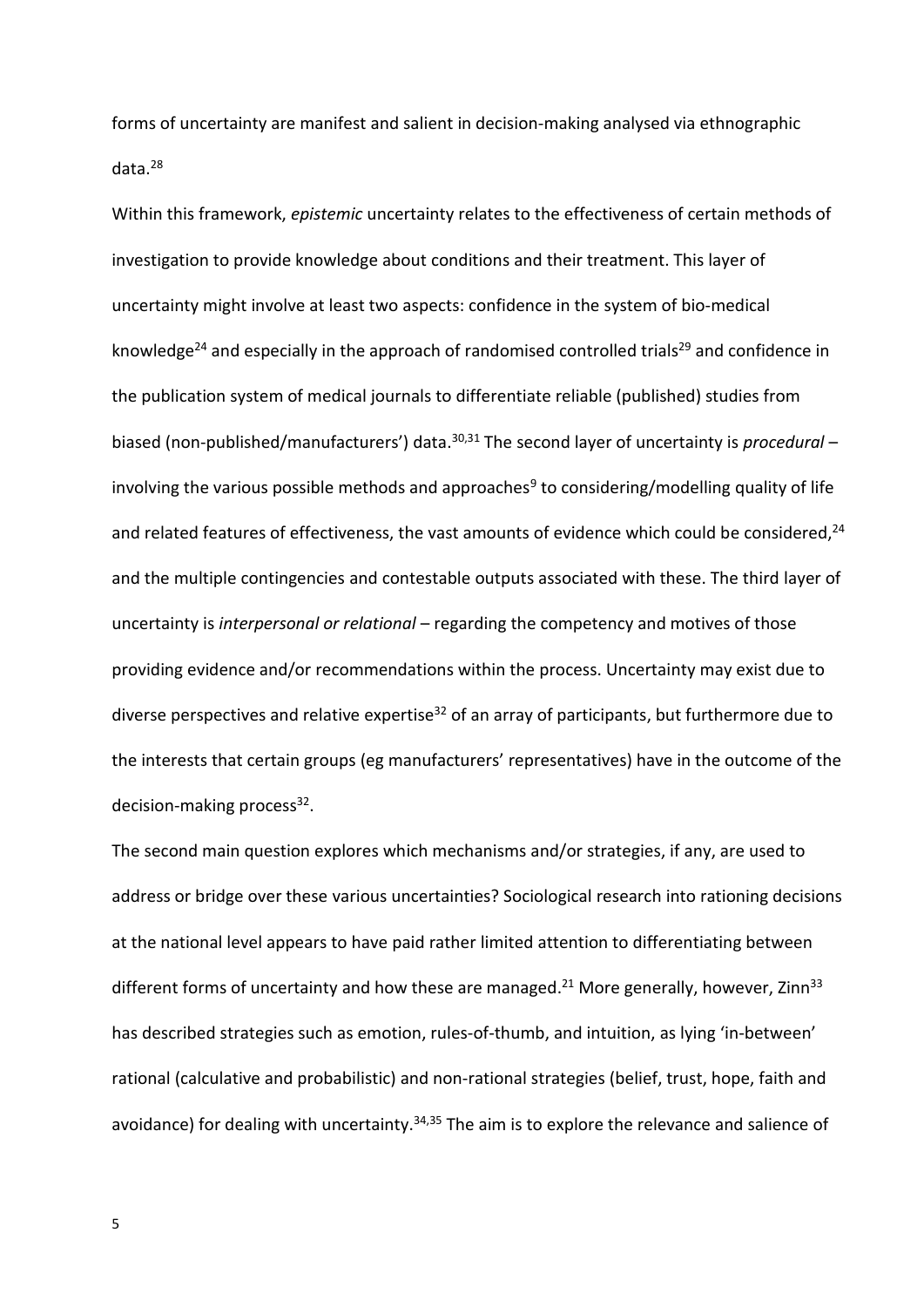these various strategies for managing uncertainty within NICE appraisal decision-making as they are applied in the face of different forms of uncertainty.

#### *Methods*

#### *Characterising the Single Technological Appraisal (STA)*

The STA process for each technology is instigated by the Department of Health in negotiation with NICE and begins with the formulation/initiation of a decision-problem and decision-criteria followed by a review of evidence. The STA process relies on manufacturerprovided information<sup>13</sup> so the modelling of clinical and cost effectiveness by pharmaceutical companies informs the formulation of an incremental cost effectiveness ratio (ICER or cost/QALY). Independent academic units or 'evidence review groups' (ERG) then appraise the drug manufacturer's (DM) submission along with official feedback statements from expert/professional organisations, patient groups and other interests. The committee is made up primarily of experts in medical statistics, health economics, epidemiology, public health, clinical specialisms (nurses and doctors), representatives from the health service, the pharmaceutical industry and the (lay) public. Each member (apart from the chair) is appointed on an unpaid voluntary basis. A number of open and closed sessions of committee meetings take place and decisions are (usually) explicitly agreed in the meeting, on the basis of the cost effectiveness threshold (the ICER must be £20,000-£30,000 or less). This threshold has become an explicit and formal norm but appears not to have a rational basis. Decision making is primarily consensual although on some occasions voting is used in the last resort.

Meeting outcomes are formulated into an *appraisal consultation document* (ACD) which, is further scrutinised and following further meetings (where necessary) a Final Appraisal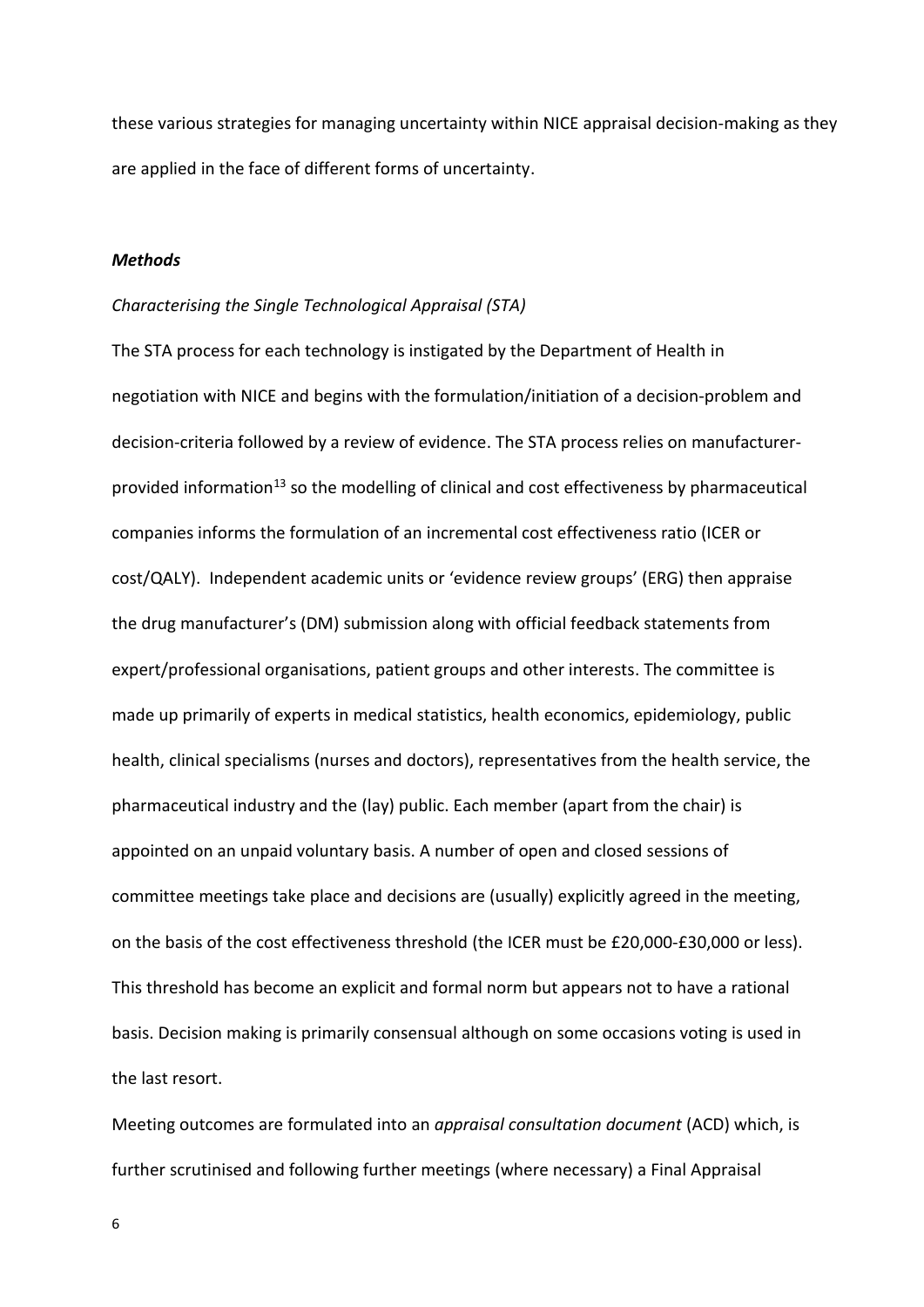Determination(FAD) is published.<sup>17</sup> Ideally, our study would have included all phases of the appraisal process, but this was not feasible (access, timing) so this investigation focused on a significant part of this process - following the various committee meeting stages through to the finalisation of the decision. However, an interview with the chair of the committee was carried out prior to the first committee meeting for each specific case but directly after the chairs' briefing meeting, to which we could not gain access. These interviews gave us important insights into the earlier stages of each appraisal.

*Design*: The study used a prospective design to follow three different pharmaceutical products through STAs involving three of the four NICE technological appraisal committees. Products were purposively selected for variation in the socio-cultural resonance of the condition they are designed to treat: a drug treating a common type of life-threatening illness, a drug treating a less 'prominent' but prevalent chronic illness, and a drug which treated a rare but life-threatening condition. Ten committee meetings were necessary to appraise the three case study technologies and the outcomes of the decision-making for the three technologies was one recommendation of a conditional 'yes' and two 'no's. None of these appraisals involved an appeal although one went through discussions regarding the discounting or patient access scheme (PAS).

*Data collection*: The research used an ethnographic approach to understand the decision making process from the perspective of those under study.<sup>36,37</sup> Data were collected through three different but complementary methods: analysis of documents; non participant, unstructured observation of the meetings; and qualitative, semi-structured interviews with key informants involved in the appraisal process. These data were used in triangulation with one another, comparing how uncertainties and decisions were written about, and how they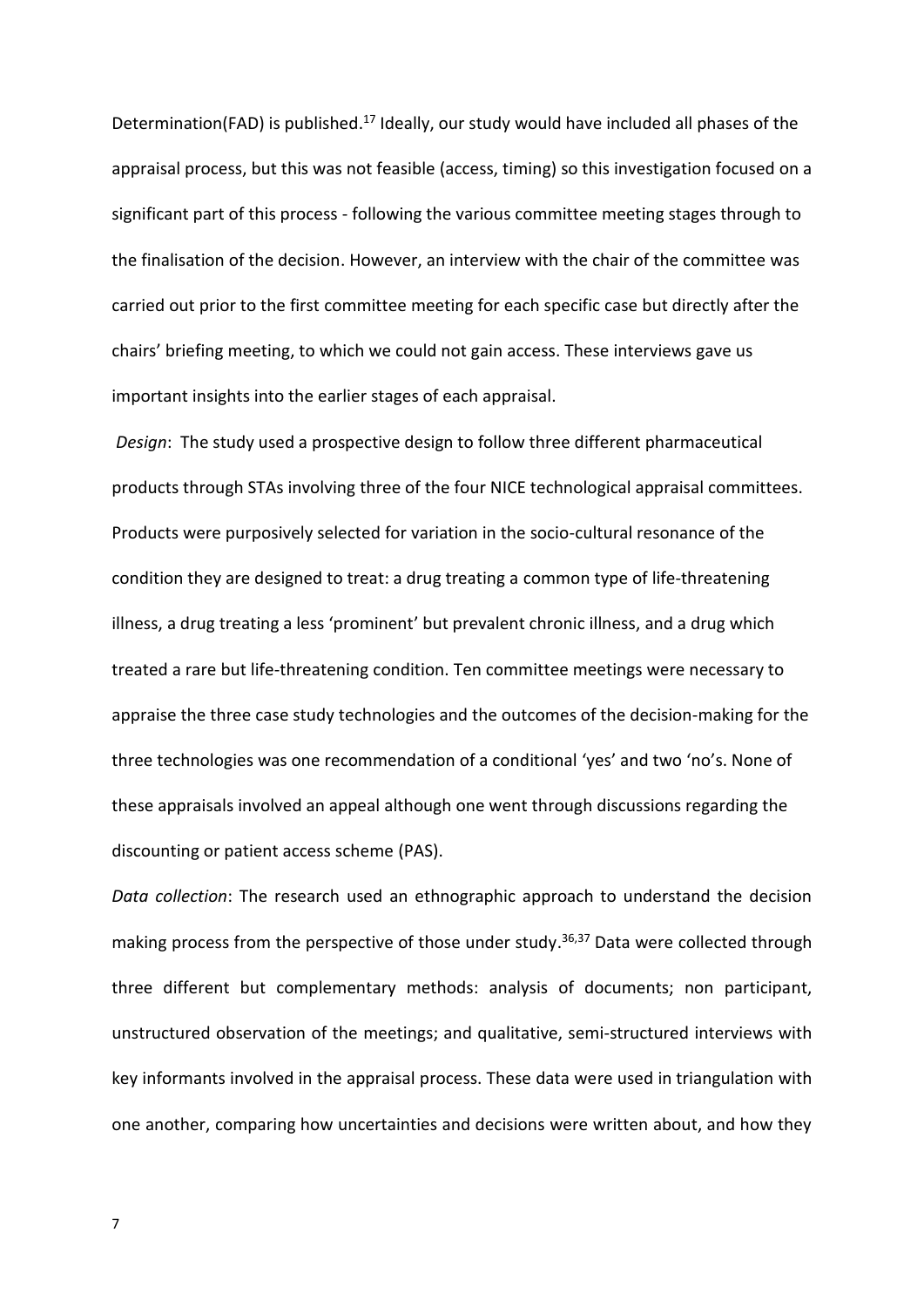were recounted in interviews, with what was observed in meetings  $-$  to cover different perspectives and features of the appraisal processes.<sup>38</sup>

Analysis of documentary outputs of the appraisal process provided a detailed background for understanding the decision – and therefore facilitates comparison with the 'back-stage' process as elucidated through observations and interviews. Documents made publicly available by NICE were examined alongside those exclusively available to the committee, such as the drug manufacturers' submissions. Observations were carried out at the public and closed sessions of nine of the ten committee meetings (alongside three pilot observations) where decisions were made - generating data for analysis in their own right as well as foci for discussion within the interviews. Ethical approval from the University of Kent was received in 2011 and those who consented were interviewed and/or observed. Pilot interviews and extensive observational work were carried out to refine the methodology. Across each drug appraisal, semi-structured interviews were conducted with a purposive cross-sectional sample (N=41) including the committee members (CM), representatives from the various interest groups, experts involved in the process and managers from NICE (see table 1), complemented by observations across the three case studies (N=9). Generally, the focus of the interview was on the structure and nature of the decision making process and what shaped it, with the salience of uncertainties and how these were managed being explored within the more general context. More specifically, the topic guide included broader themes associated with individuals' history and experiences, social relations within the meeting and the social mechanisms and influences which might shape the decisionmaking from the wider social, cultural environment. The field work was carried out between 2012 and 2014.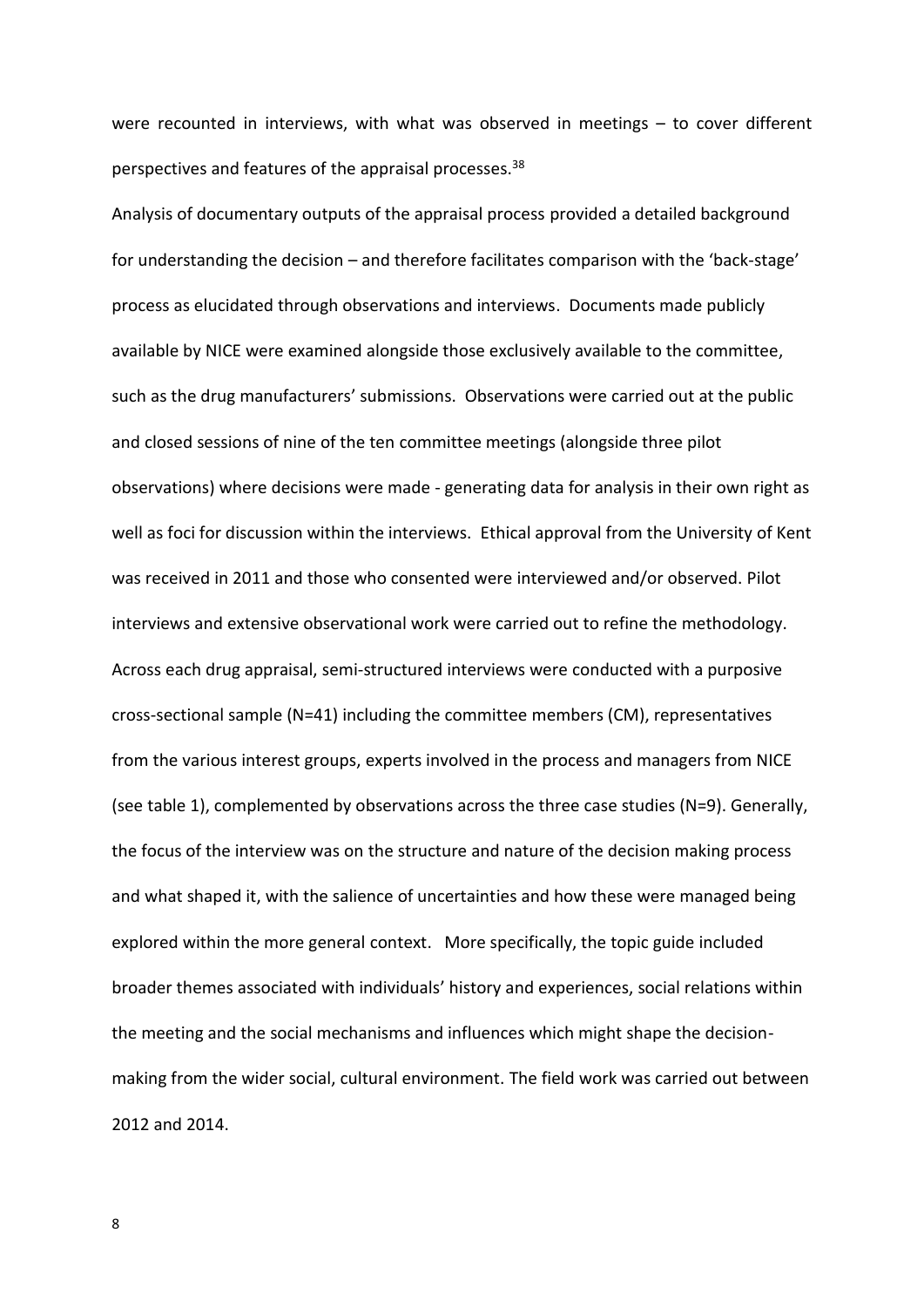#### Insert Table 1 here

*Analysis:* Analysis of uncertainty within and across the three cases can be described as abductive, $39$  in that some of the themes had already been considered prior to the study as informed by the initial analytical schema but this did not preclude the identification of other forms of uncertainty. The themes which emerged from the qualitative data were used to refine, challenge and extend an awareness of the different aspects of uncertainty that are faced by actors within the appraisal process and moreover the strategies applied (explicitly or implicitly) in the face of these. Different dimensions of uncertainty were categorised into themes and sub-themes through a constant comparison approach.<sup>40</sup> The data were coded separately by two of the research team and samples of the data were double-coded and discussed to advance reliability and construct validity. Data from the observation and interviews were pooled and compared, with NVIVO being used to aid the analysis.

#### **Findings**

#### *The analytical purchase of the conceptual framework*

The conceptual framework was based on documentary analysis but did it still have explanatory value given the different sources of data used in this analysis which were drawn from observation and interviews? The relevance and importance of uncertainty at a general level were recognised by all the informants, with those on the committee seeing it as central to the decision-making:

'There's lots of tension between the group because some will say, "No, this is really good.", "Look at the benefit it will bring to patients," and then others will say, "Yes, but it's far too *expensive. How can we think about that and how do we know that the quality of life data is as*  accurate as the manufacturers say it is?" So, yeah, I found that there was lots of uncertainty.' Committee member X07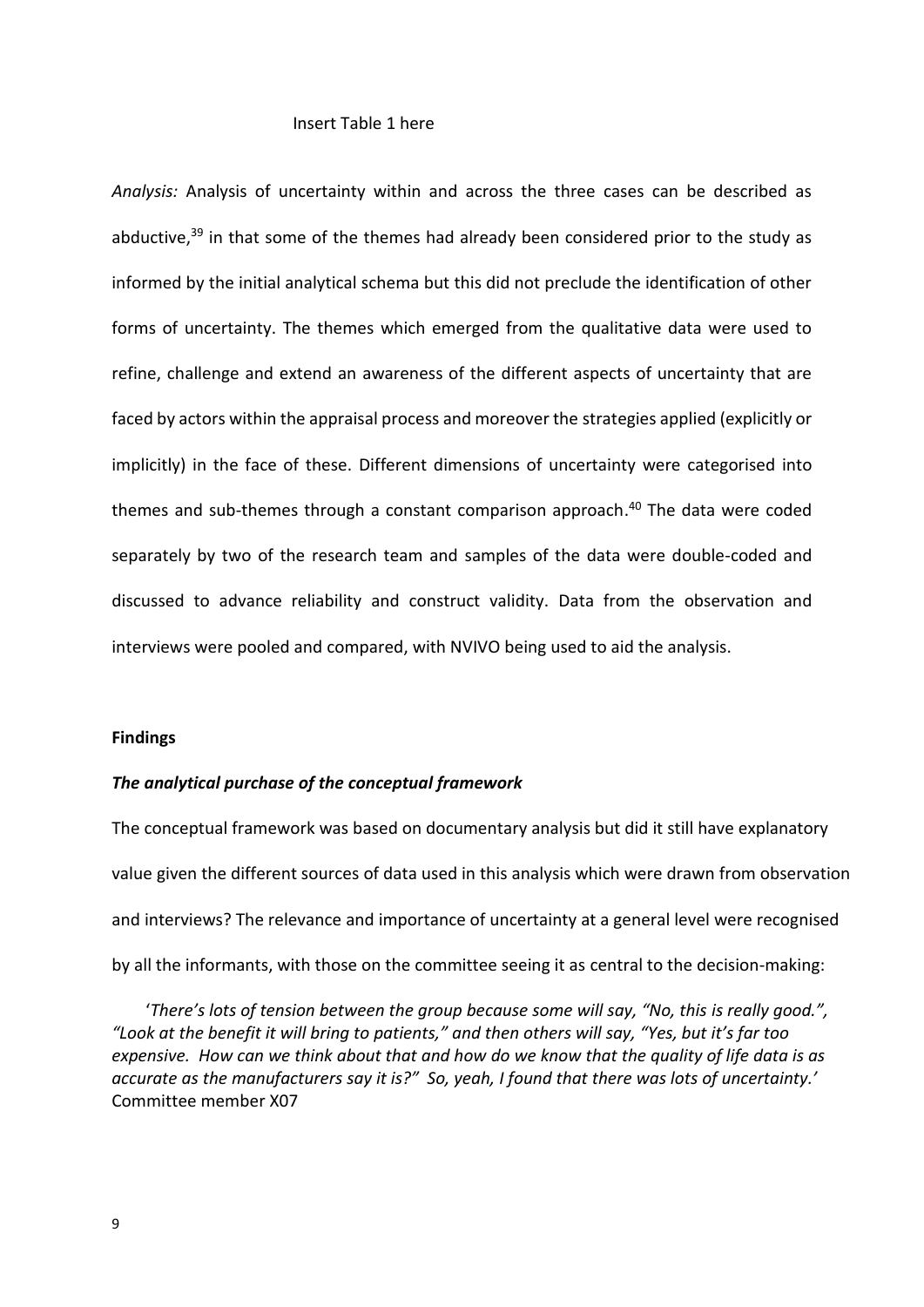The framework distinguished, however, between three different elements, epistemic uncertainty, procedural uncertainty and interpersonal uncertainty-each of which were evident in the data and salient to the participants, although other elements such as complexity were equally relevant.

#### *Epistemic uncertainty***:**

Epistemic uncertainty relates to the basic effectiveness of particular methods of investigation to generate useful knowledge/data about illness experiences and treatment. Certainly the quality of the evidence base was a common theme of concern, the methods and status of randomised controlled trials were sometimes contested (eg the example of cherry picking below) and the quality of the trials was seen to be problematic. However, the lack of mature data was seen to be one of the key sources of epistemic uncertainty which is illustrated in the following extract drawn from observations made in one of the meetings for a TA which was being considered for the PAS (discount scheme) but where 'newly surfaced uncertainties', which had previously remained dormant, posed problems for the committee, such as the uncertainty regarding longevity:

*Committee Member (CM) 1: we are asked to make a decision with inadequate data CM 2: the original decision of £---- was made with so much uncertainty .. I would like more time* 

*CM 3 : the age of the elderly patients is a big concern ...we are making extrapolations from 16 week data and we are now making decisions about 32 months. The uncertainty involved fills me with horror'*. Open meeting Observation notes, case study Z

The data below are from later on in the meeting in the closed session:

*CM 1: if its £--- and then we get away with a lot of uncertainty as it is so far from the threshold, but once it becomes closer to our threshold...'* 

*CM 2 : what did we say about the comparability of the trial to the population to UK patients?* 

*CM 3: refers to the article published about the trial .. maybe they cherry picked that population?* 

*CM4: all trials cherry pick their participants, but normally it does not matter (for costeffective calculations) but in this example it does'*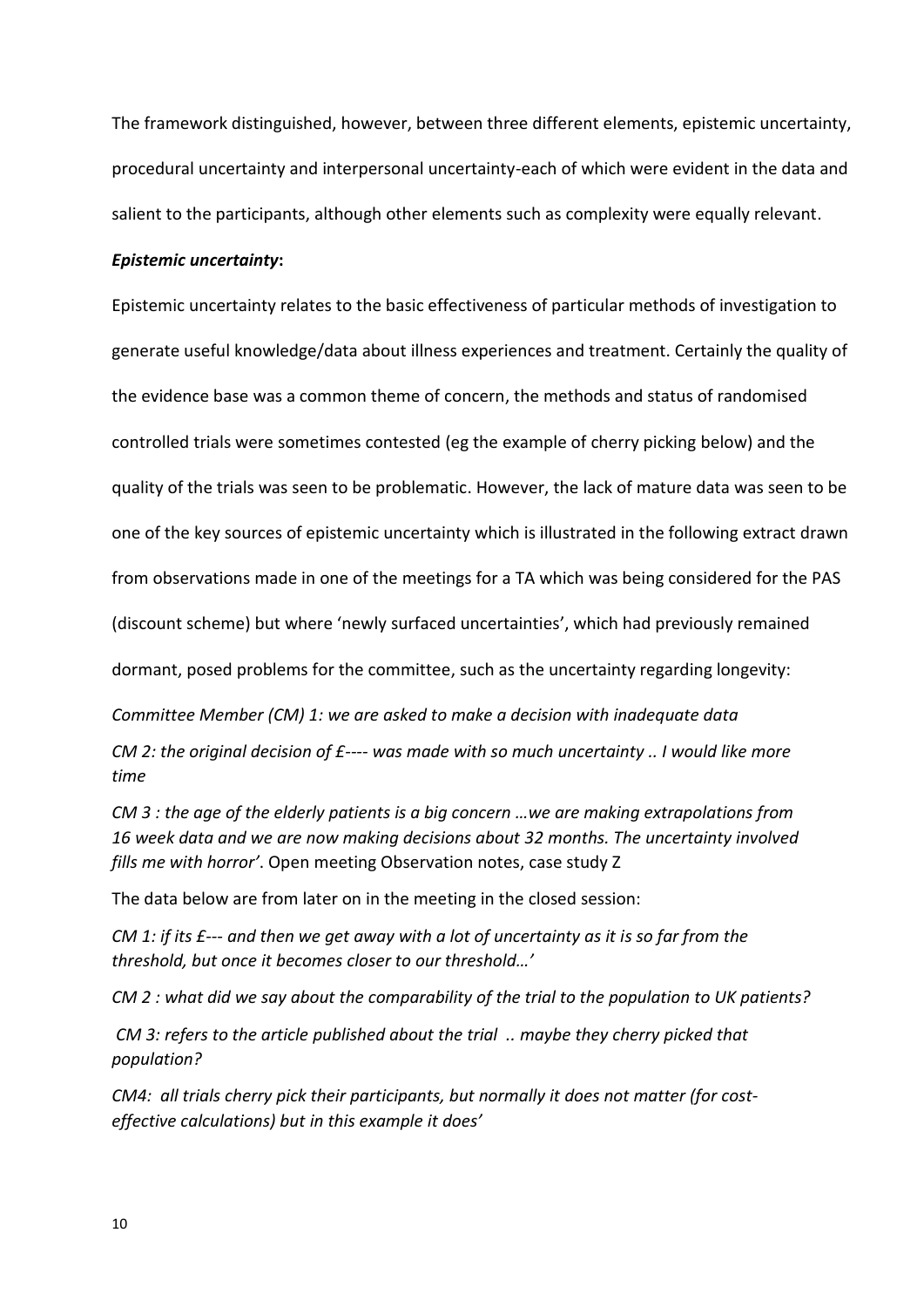*Chair: we are very uncertain about benefit in the long term. Nobody wants to say yes ... the new ICER [incremental cost-effectiveness ratio] has new uncertainty and that the benefit is for fitter patients.'* Closed meeting: Observation notes case study Z

Confidence in journal publication processes and the quality of data also spontaneously emerged

within committee discussions, such as here in the context of a committee member discussing the

role of the ERG who were also perceived to be influential:

**け***the quality of the critique by the evidence review group, bringing out points about the original clinical trial of the data that really could put into question the validity of some of the conclusions, and this has been an extraordinary eye opener to me because it makes me look at these very high impact factor, high profile publications in a different light; wondering even why these publications actually got through to be publishedげく Clinical expert Z06*

The lack of quality data, but also understandings of the implementation costs, could also be

seen to be problematic:

*There's often a poor understanding of the costs of the treatment and particularly of the sort of implementation costs, so there's always a huge uncertainty'*. Committee member Y10

The limitations of the evidence base due to constraints in carrying out clinical trials was

particularly evident in relation to certain social groups such, as younger children:

*l'm personally softer at the edges around childhood illness - whether the committee* as a whole is I don't know. You know, there'll be people who arque for a very rigid approach. It's confounded by the fact that the evidence base for childhood diseases is *usually weaker because randomised trials are much more difficult to arrange m*.children are generally well and therefore only ill in smaller numbers isn't such a damaging thing for the NHS'. Committee member Z01

Thus, in response to the epistemic concerns, other social, cultural and logics of rationing

judgements also came into play, reflecting the close link between epistemic and procedural

uncertainties.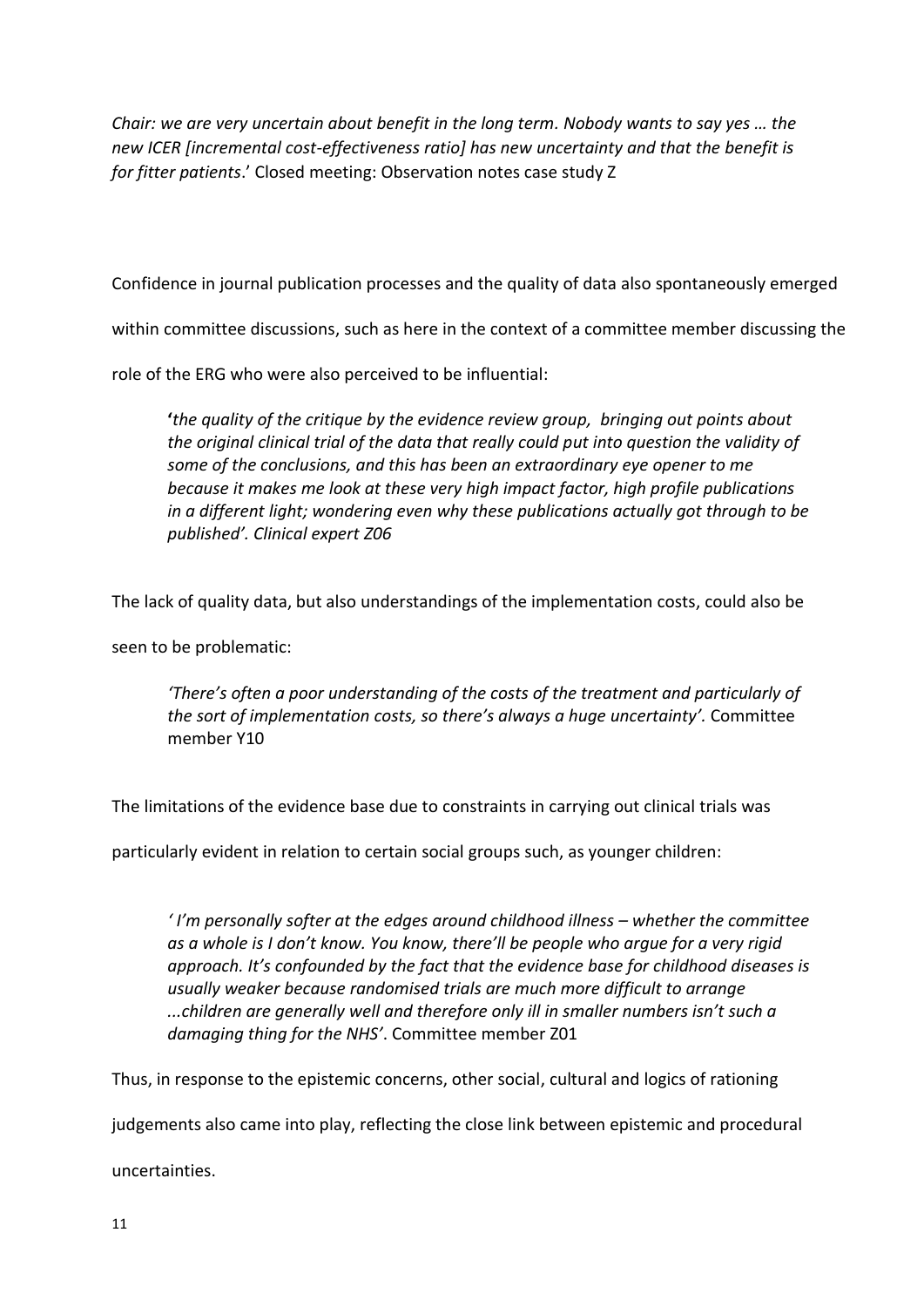#### *Procedural uncertainty and the problem of complexity*

The preliminary conceptual framework indicated that procedural uncertainty involved the multiple contingencies associated with various approaches to modelling effectiveness, the contestable and conflicting outputs of many of these, alongside the sheer volume of evidence which could be considered.

The volume of information was a recurring and major issue for both committee members and for those who were invited to attend specific appraisals. Thus, doubts were expressed over whether the complete story could be comprehended given the sheer bulk of the information that needed to be digested.

*'undoubtedly what has happened in the ten years that I've been on the committee is. the reports have got much bigger. The serious point is that science is very complicated, there are an awful lot of uncertainties* '. Committee member Y11

These challenges were compounded by the specialised and technical nature of the information

provided, particularly the modelling for cost effectiveness or decision modelling. Thus, this issue

appears to be related to both complexity (having too much information) and uncertainty (not

knowing). The following observational extract illustrates this:

*CM1: the evidence is remotely realistic. The modelling is so complex and difficult that I'm not sure if it does anything or not* 

*CM2: this drug seems to work. It's not that different from other treatments, but if we do a reality check. It's not that expensive as current therapies* 

*CM3: that's a pragmatic approach. I don't know what the cost effectiveness is.* 

*CM4: I have concerns about the quality of the data which is poor as well as contentious* 

*CM5: it is safe. It's not our remit* 

*Chair:* we are in a position of great uncertainty. I don't have any sense whether the model is *correct. The Decision Support Unit (DSU) needs to be convinced that the numbers run correctly, then look at it again. Can we phrase a Minded No [Interim decision in that there needs to be more analysis carried out)] in that way?げ* Observation notes case study Y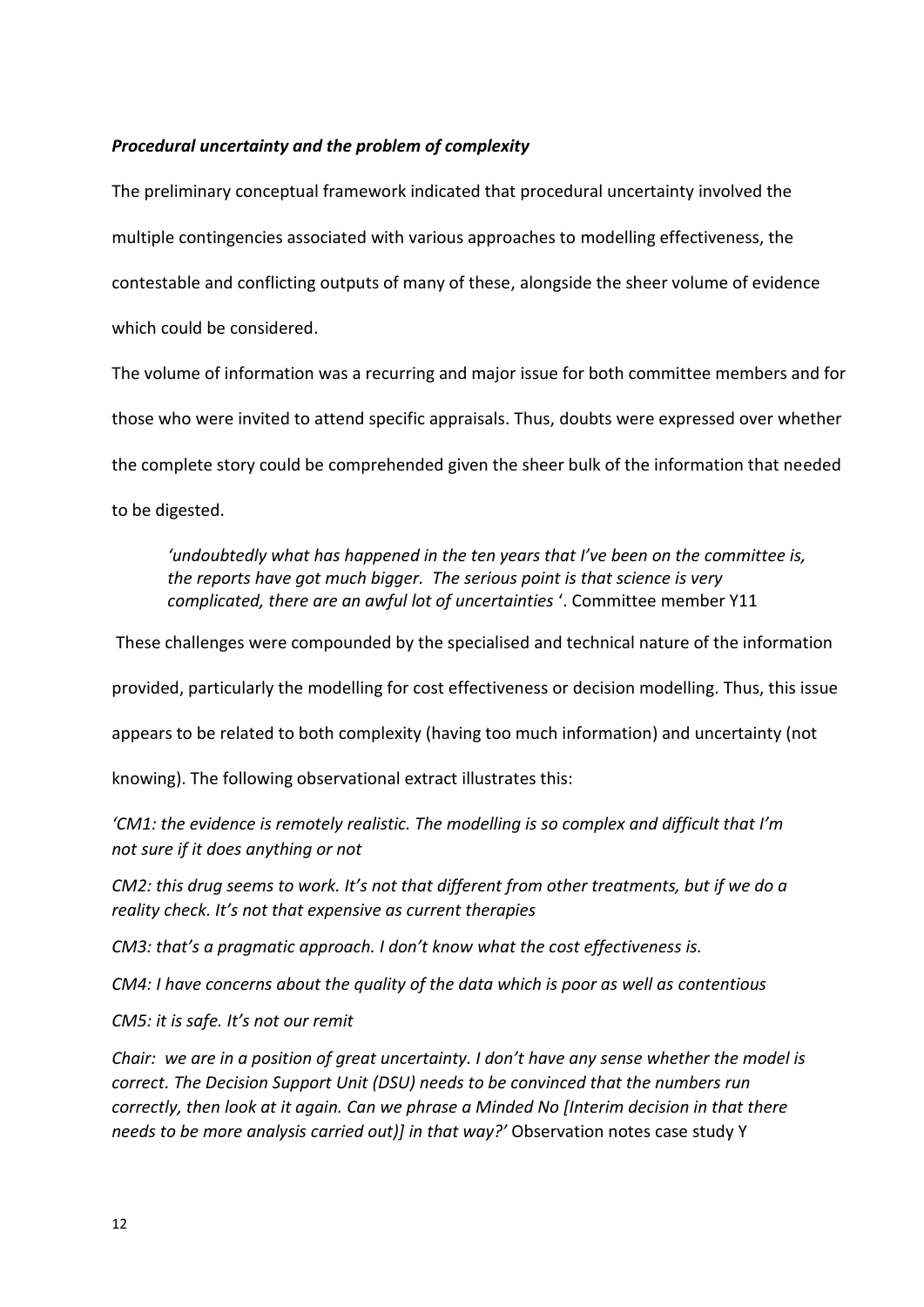This last data extract raises the question of whether uncertainty was reduced during the course of the appraisal process. The contrary was found in some cases where epistemic uncertainties evolved into procedural uncertainty. For example, the following extract reflects the identification of additional sources of uncertainty from the experts during the discussion was perceived to have increased the uncertainties, resulting in a delay in the decision-making:

**け***In reality this drug probably should have gone through on the second appraisal [meeting] but we kept having this [newly emerging forms of] uncertainty thrown in'.* Committee member X14

The relationship between the independent assessment group (ERG) and the drug manufacturers was highlighted as a possible source of tension about access to information and uncertainty about what information should be available:

*'The chair went on to discuss the ERG's comments on the manufacturer's submission and their re-analysis which led to an exchange and disagreement initiated by the chair between the manufacturer and ERG representatives over why the latter did not receive the analysis that they had repeatedly asked for and which the manufacturer*  said was not available<sup>2</sup>. Observation notes Case Study Y

#### *Interpersonal or relational uncertainty*

Interpersonal uncertainty was reflected in the perceived competency and motives of those providing evidence and/or recommendations within the process. This was relevant to a number of different interest groups who provided both written and oral submissions to the committee and, most commonly, the competencies and motives of the drug manufacturers, the nominated clinical experts and patient representatives. For example, in relation to the drug manufacturers' position, common themes included concerns about bias and whether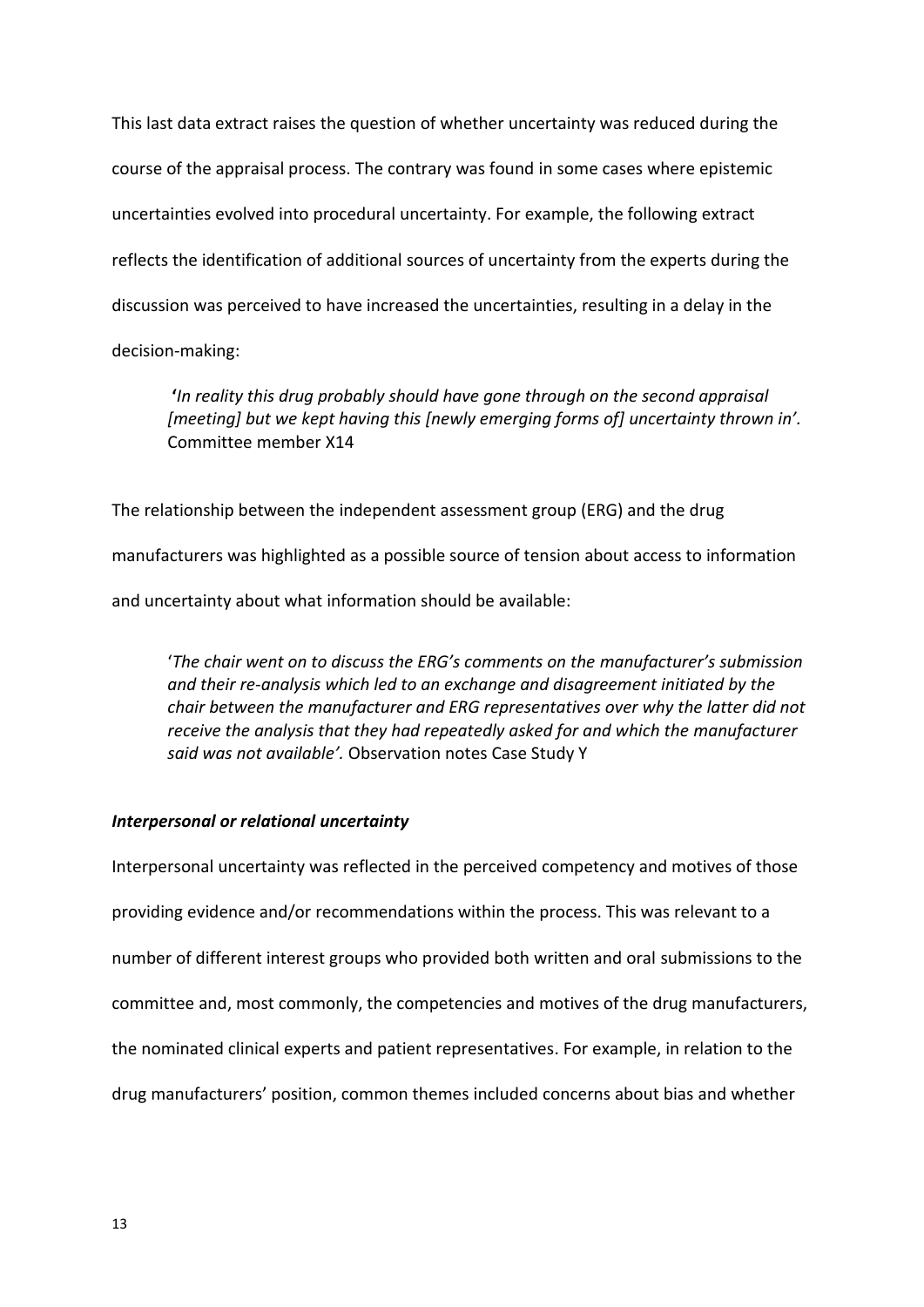the drug manufacturers' analysis could be trusted, resulting in limited confidence expressed

in the submissions from the drug manufacturers:

*Manufacturer representative: We didn't understand the ERG's point. We did the adjustment.* 

*CM1,So you haven't applied mortality from general life tables?* 

*CM2, It's not correct* 

*CM3,It sounds like the company does know what it's doing. I am mystified.* 

*One CM went on to suggest that the drug manufacturer should 'give up and go home' given the weaknesses in analysis and that their representatives were unable to answer some of the COMMITTERS'* key questions. The representatives did not carry out the analysis themselves *and were described by one member of the committee as 'fall guys'.* Observation notes Case Study X

This case study illustrated a somewhat confrontational, becoming almost inquisitional,

interaction between the committee and the drug manufacturers:

'I think [the committee] were getting very irritated because they didn't have the *answers that they wanted and at the end where they started really going for the manufacturers... I think the committee probably don't trust them'*. Clinical expert X02

The reluctance to address at least some of uncertainties was perceived to be damaging for

the drug manufacturers:

*I* mean there's lots of evidence on uncertainty that should be provided but the *manufacturers still don't give all of the information. I think one of the ways that we* deal with that is that if there feels like there's a lot of unresolved uncertainty then we're *more conservative in our estimate of what we think the ICER is going to be<sup>* $\prime$ *</sup>. Committee member X08*

Finally, it was suggested that committee members' uncertainty about and suspicion of the

drug manufacturers had to be balanced against the level of criticism provided by the

assessment groups*:* 

*'One thing that's really struck me about all of these appraisals, actually, is if you read the manufacturer's submission, well, you should definitely fund this. They must be really trained to write it in such a way that, you know, it's a done deal. But then you*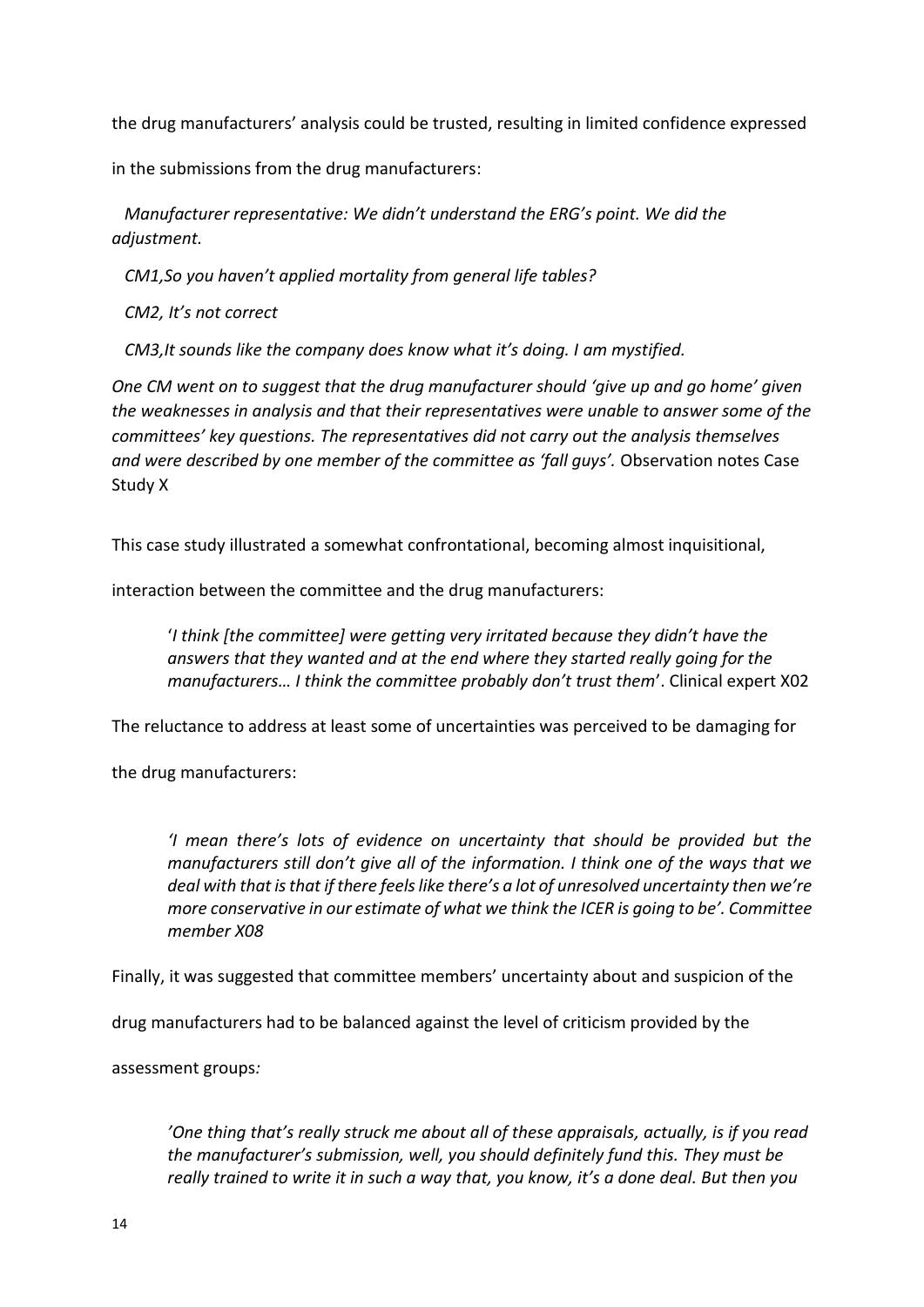read the ERG's critique of it and you think oh, wait a minute! And it makes you read *it much more critically. But then, you know, sometimes they're over critical and it might be somewhere between the two<sup>2</sup>. Committee member Y12.* 

The committee members also expressed ambivalence regarding the testimonies of both

patient experts and clinical experts to the committee. There seemed to be a perception that

patient representatives tended to be narrowly focused on their own condition and

therefore provided a less balanced or broader view. Moreover, concerns were expressed

about potential conflicts of interest as these patients were drawn from interest groups

which were sometimes supported or paid by the drug manufacturers:

け*It appears that many of these companies support these groups and at the beginning*  of every meeting everyone declares a conflict of interest<sub>ing</sub>' ve certainly been aware of *it once where it was quite clear that a company was heavily supportive of the particular sort of patient support group and I found that quite difficult to be Completely objective about... maybe the patients might be a bit naïve about some of the motivation but I think it is something you can't really ignore. Committee member Z09*.

Similarly, uncertainties and ambivalences were expressed about the importance,

competence and motives of the clinical experts, with some seeing these experts as

importantly influencing later discussion:

*CM 'I was quite impressed at how the clinical expert was quite objective..'* Observation notes case study Y

while others suggested a more marginal role:

*<i>'The role of the clinical expert, I think, is more to confirm any doubts in the submissions that the appraisal committee have. So I don't think that clinical experts really would be けgame changersげ under any circumstancesげく* Committee member *Z05*

As with expert patients, there was a potential for clinical experts to be seen to be

'evangelists', which raised the question of their independence as well as evidence of

conflicted interests:

 **け***occasionally you get some who seem to be very close to the manufacturer. [And so you question] the independence of the evidence.<sup><i>'*</sup> Committee member X09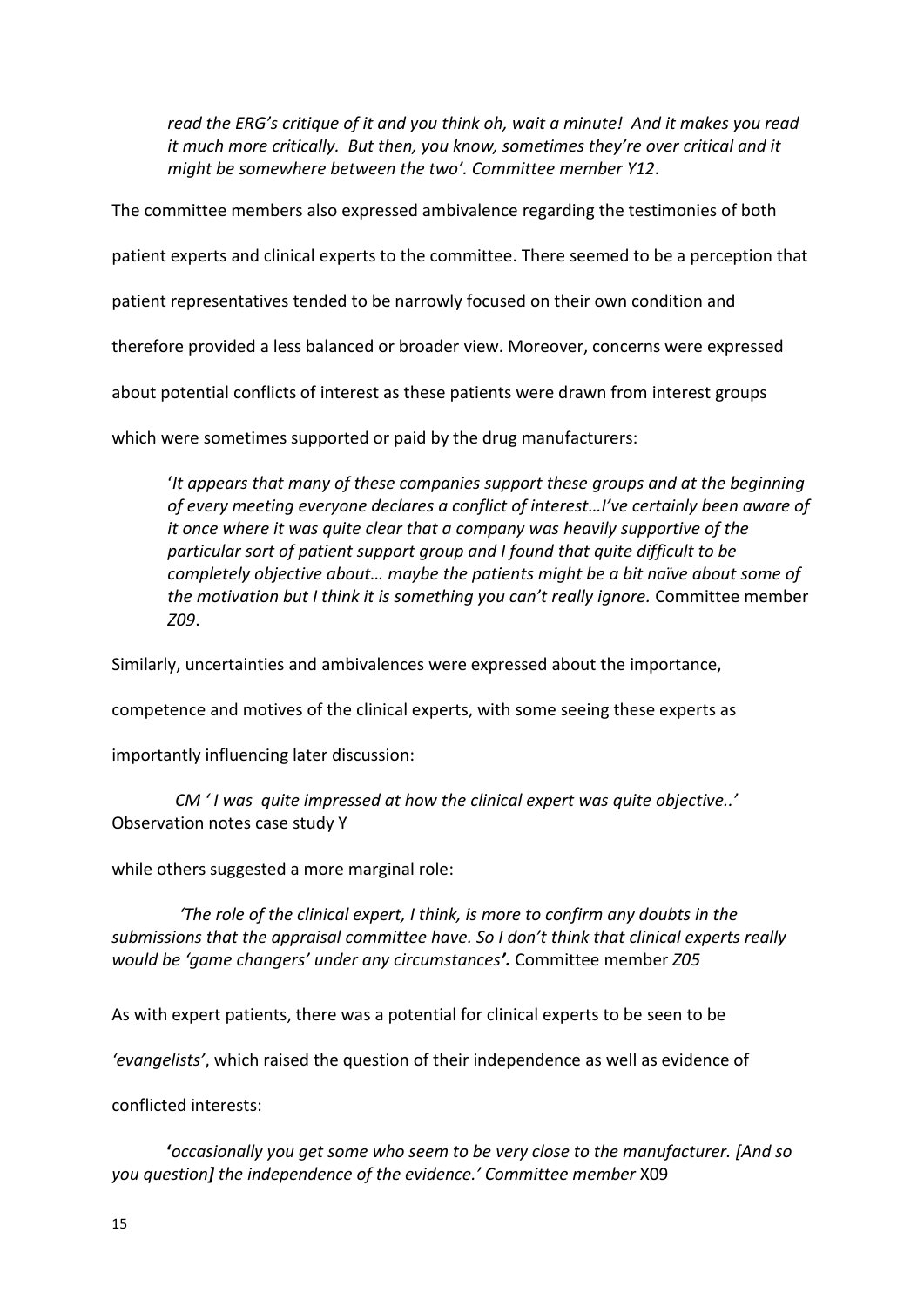#### **Navigating or muddling through?**

Having considered the different types of uncertainty which appeared within the data, our analysis moves on to how these uncertainties were dealt with. A distinction can be made between explicit/formal strategies and/or mechanisms used by the committee and the informal strategies used by the committee both individually and collectively. The analysis shows how these personal practices used by individual members are organised into collective strategies adopted by the committee.

 Explicit strategies included statistical and economic models available for denoting categories of uncertainty - particularly epistemic and procedural uncertainties - and thus attempts were made to technically measure and quantify the level and extent of confidence and uncertainty, although this did not necessarily solve problems of uncertainty. This perspective was evident in the following extract from an informant from NICE who suggested that they expected committee members to reflect on the epistemic and procedural uncertainties in the process:

"...we expect people to reflect on the uncertainty in the structure of the model, in the parameters used and the consequences of them. There's some different scenarios *they could run and generally reflect on the timing at which the evidence has been <i>Created ...probably the difficulties in understanding the natural history of patients without technology – all that stuff which is in the evidence – so there's a technical way of expressing it. The challenge is to understand how committee deals with the uncertaintyげ NICE Employee,03* 

Informal strategies emerged due to the limitations of the explicit approaches.<sup>33</sup> There was a recognition that some parts of uncertainty cannot be addressed and therefore tend to be ignored or bracketed off:

け*I mean if you would take it [uncertainty] fully into consideration you basically can never take a decision because you just have to acknowledge that you don't know, so every*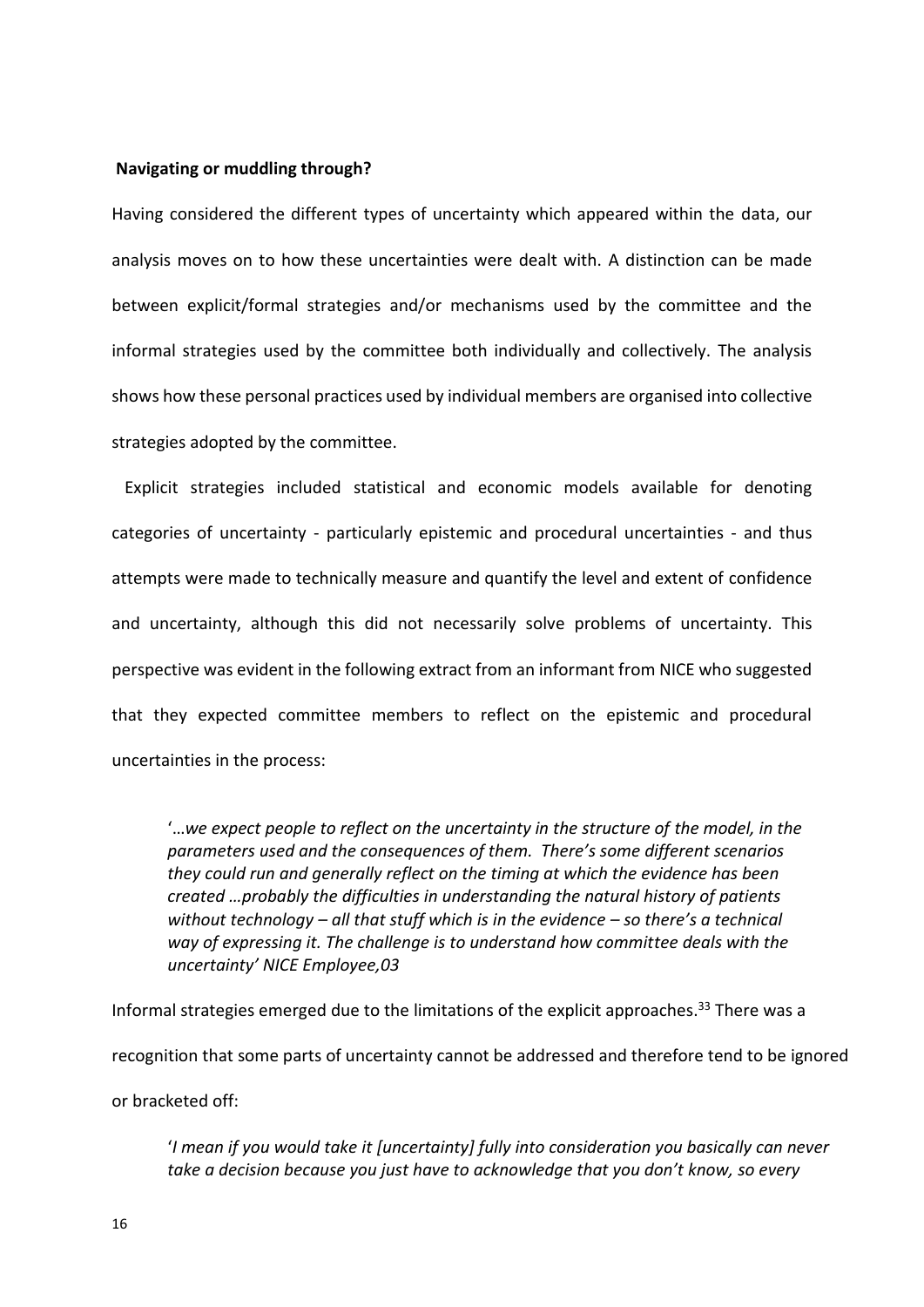*decision's constantly taken on the best available evidence and what you think is most likely so, yeah, part of that uncertainty is just brushed under the carpet'* Member of ERG Z02

Thus, one individual practice involved focusing on certainties as opposed to uncertainties

reflecting a form of bounded rationality:

'Rather than concentrate on everything that's uncertain you say, "okay well what can we reasonably be confident about", otherwise you only end up in a sea of uncertainty.' *Committee member.'* X03

This type of pragmatic rationalism was a common stance which encompassed a number of

personalised strategies:

fuibut being pragmatic about it as well and just realise, okay, we don't know but what is the objective here and try to keep sight of the goal...sometimes the economists on the *committee lose this perspective'*. Committee member X06

One of these strategies appeared to involve invoking a subjective 'gut 'feeling:

*'I think it comes down to a stance or qut feeling on how much you believe what's in front of you'* Member of assessment group X05

There were also pragmatic strategies employed to manage the quantity of information:

*'I mean the last [appraisal] was horrible. There were two thick volumes through each of the appraisals that we had which is why I think I've started working from the critique as it starts by summarising what they did'. Committee member Y12* 

The level of complexity regarding the technicality of the information led to a lack of

participation in discussion by non -technical specialists on the committee in what might be

perceived to be an intimidating setting:

*Herawre members of the committee did not participate in the discussion as it was very*  $\overline{a}$ *technical and at one point the chair told one of the members to "please speak in けヮノ;キミ Eミェノキゲエげざく One committee member commented: さI struggled today. there needs to be more education to help us feel comfortable<sup><i>"*</sup>. Observation notes Case Study Y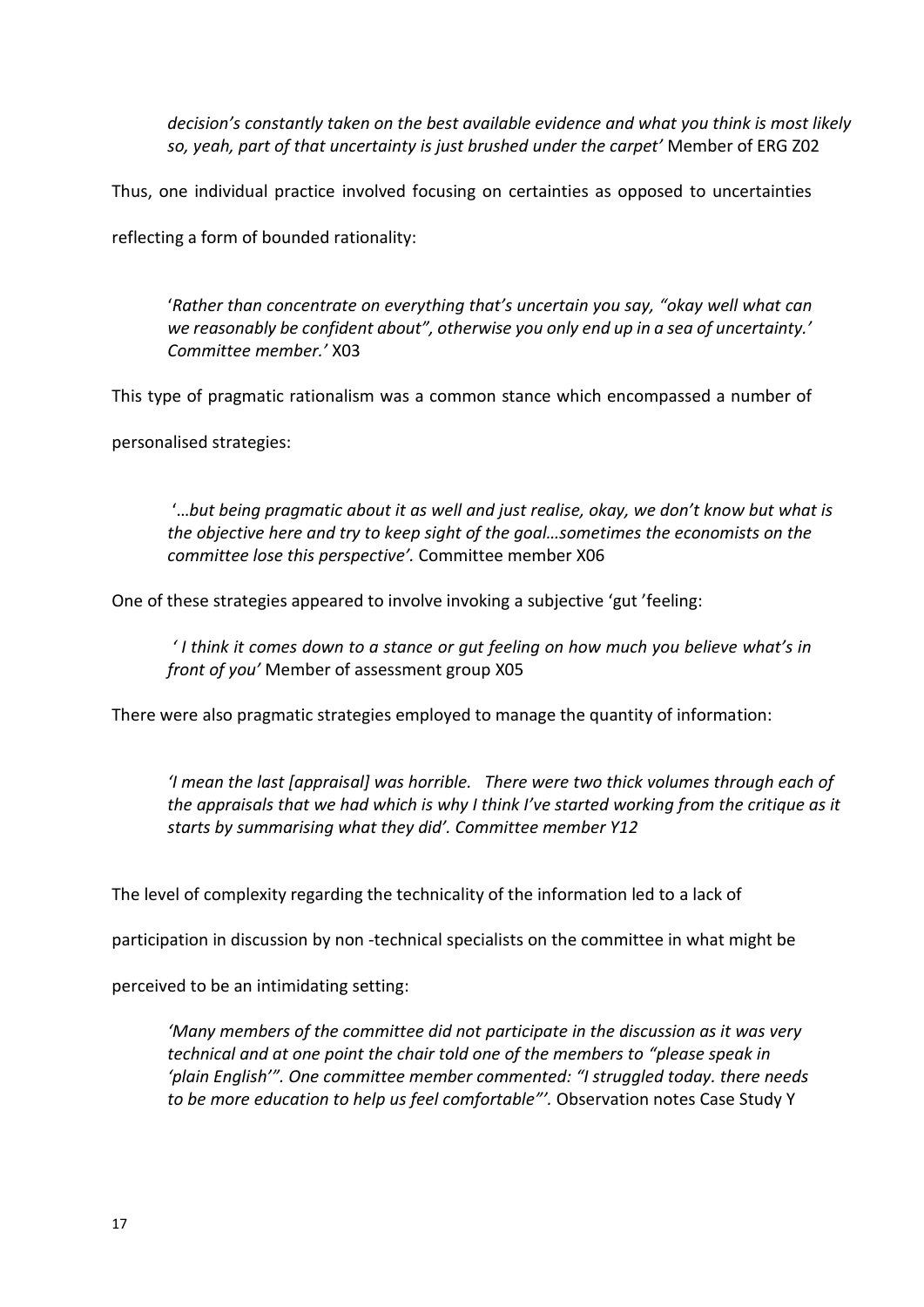Trust relations becoming salient in this context of complexity, where one common type of strategy used was to defer to the expertise and judgements of the specialists and others on the committee who were seen to have greater understanding of the complexity of the modelling (authors):

*'So I have to take my thoughts on what I understand from the papers with a pinch of salt. You need expert interpretation and guidance from the committee<sup>'</sup>. Committee* member Y05

This influence of particular experts within the committee in driving decisions was also corroborated by the observational evidence, with the case below reflecting deference to clinical judgement when there was considerable uncertainty about cost effectiveness:

*One committee member stated in the closed meeting that 'there is uncertainty about the cost effectiveness so, rather than say けnoげ to cost-effectiveness, we could say けnoげ based on clinical guidelines if the committee is envisaging a role for this [drug] maybe the decision should not be just on cost effectivenessげ. Hence, the uncertainty with the economic analysis led to the strategy to leave the decision to the clinicians - 'let the doctors decide' - so the decision followed the clinicians' interpretation of NICE clinical guidelines.* Observation notes Case study X.

Committee members described being influenced by the committee discussion itself but also

through informal discussions with other members of the committee, as a way of managing

particularly the level of technicality of the information:

*けぐat committee some of the really in-depth economic analysis modelling discussions, for me, there's that level of uncertainty...am I completely clear that I'm following everything that I should be? What does tend to happen is the people who sit around you ask questions to one another. "Did I hear that right? You know, so there is a bit of informal reinforcement'.* Committee member Z09

One particular problematic area for the committee was dealing with the testimony of

patient experts and contrasting collective strategies were used to manage these accounts

and the related uncertainties: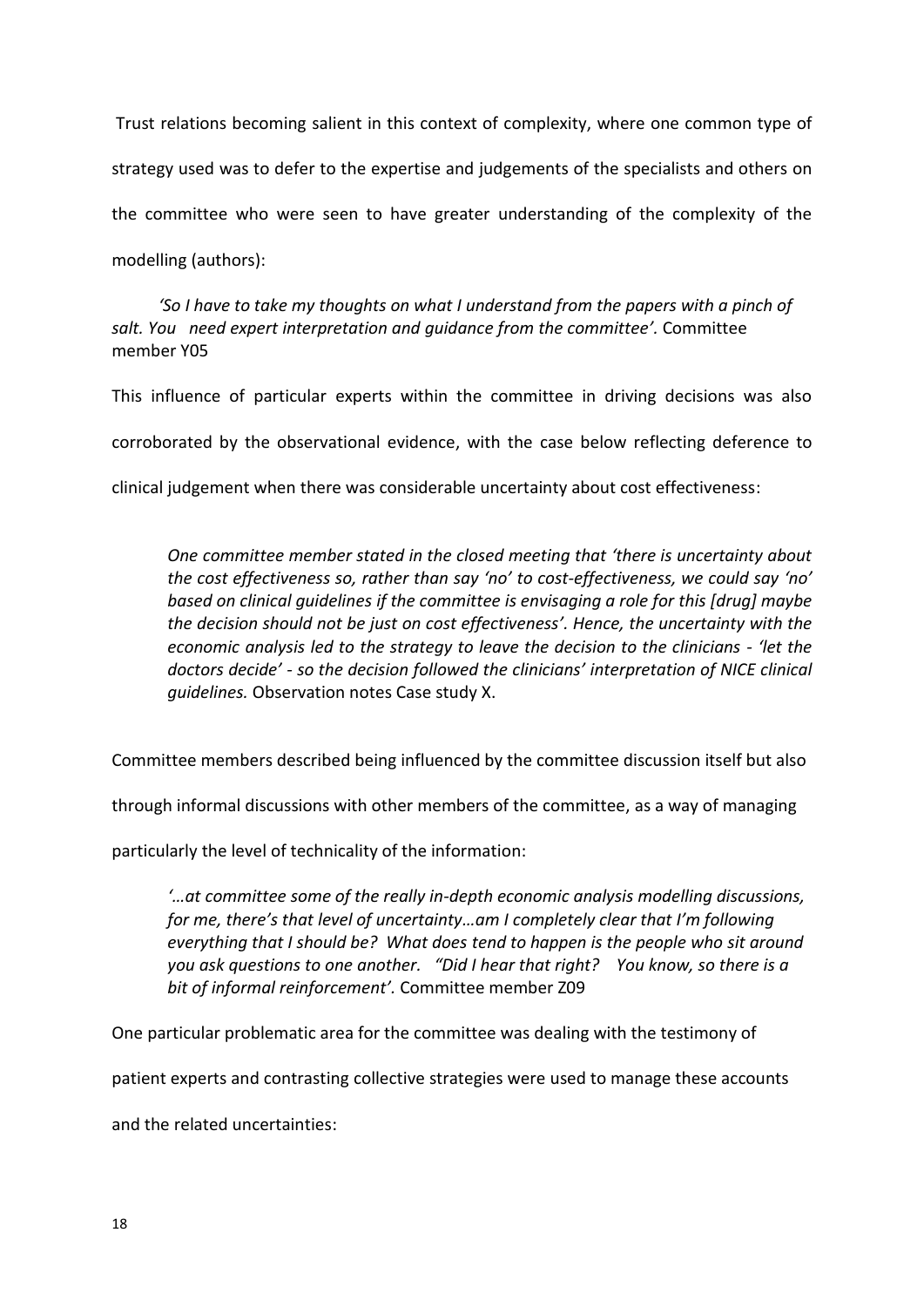*'Often that's the last thing that happens at the end of part one [the public part of the meeting]is a speech by the patient group and I'm always a bit unsure of how I'm supposed to be processing that information and so it can sometimes be quite emotional...* I think the committee members deal with it in two ways; one is to *completely dismiss the emotional arguments, or [be] completely dominated by them if we really understand the burden of this and the unmet need of the treatment...so it's a tricky one'.* Committee member Y12

The analysis furthermore found that individual practices for dealing with uncertainty were coordinated into more collective strategies. For example, shared understandings of norms of which uncertainties could be questioned which could not, alongside the importance of deferring to the navigating role of the chair in bypassing uncertainties (*'the fudge factor'*), were often referred to in interviews. These can be understood as a collective form of bounded rationality. For example, the chair could be seen to steer the committee towards what one committee member described as an efficient decision, as opposed to waiting for further evidence from the drug manufacturer or the specialist review groups which was seen as the easier option:

*けa lot of that is to do with the experience of the Chair and the way of marshalling the contributions from the committee...there's probably quite a lot of opt-outs that the committee could have along the way in terms of we want more information before we make a decision or we will go back and will we stall and require the manufacturer to do more? Will we want the ERG to do more analysis?*げ Committee member Z12

 Finally, a different collective strategy adopted by the committee took the form of an ongoing negotiating process with the drug manufacturers, involving demands for clarification over time. Hence, the latter depicted the appraisal process as a kind of game or strategy, whereby you initially submitted and were turned down and then resubmitted your work with the required outcome:

*I mean a 'qame' probably makes it sound manipulative, but I suppose it's just how it is, isn't it, let's have a similar scenario where the cost is quite high, which it often is, and then the benefit, the uncertainty around the evidence is very uncertain... Equally*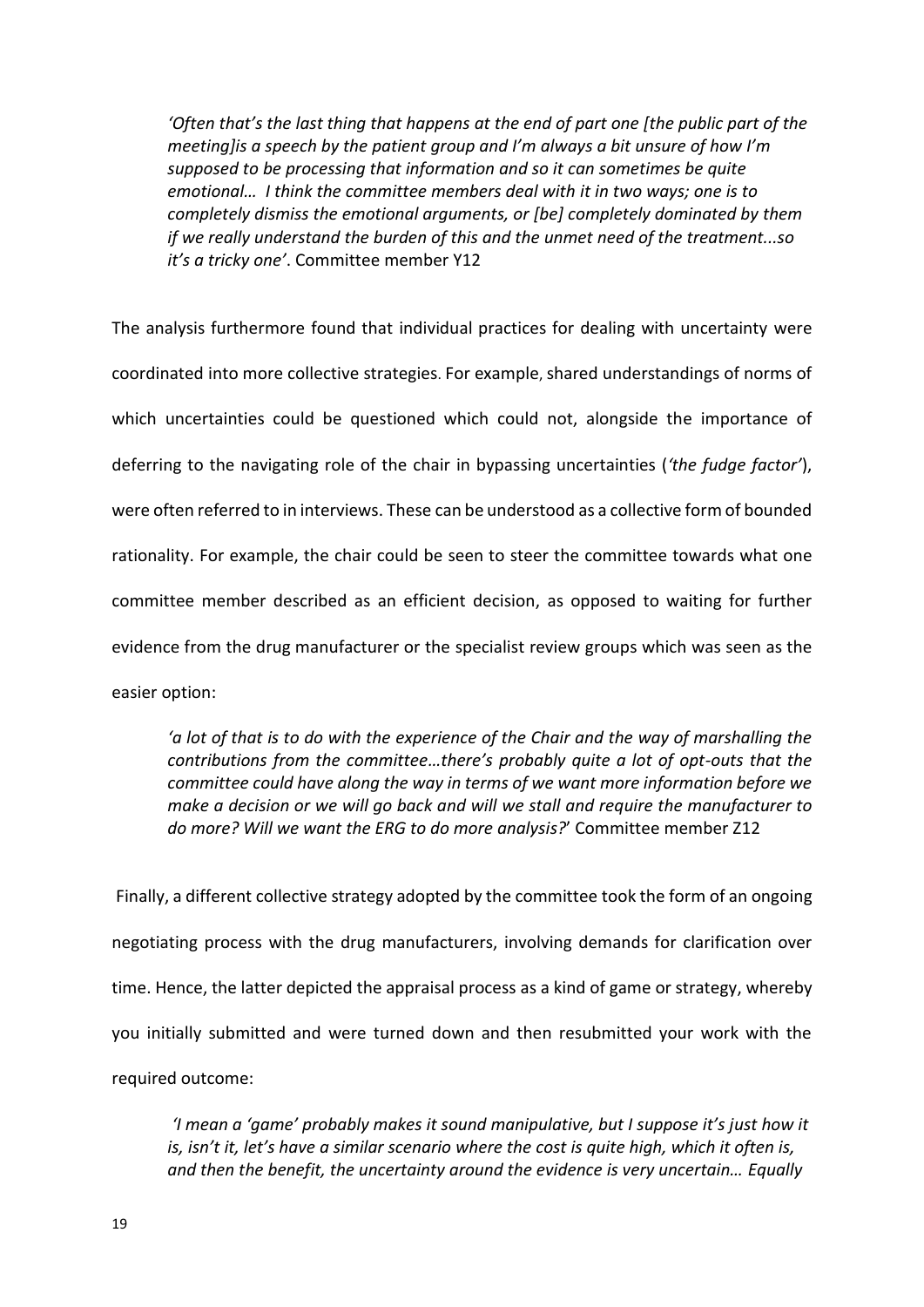*it's like getting your homework back and the teacher correcting it in the margin. If <i>YOU resubmit it with the corrections then you'll get the A rather than the F you [were] predicted'.*' Drug manufacturer Z04

The effectiveness of such a strategy was confirmed by a member of the committee when

discussing the analysis provided by a drug manufacturer:

け*The only thing that that could reduce the uncertainty will be head-to-head comparisons with hard endpointsぐAnd that basically forces the manufacturer to provide further information...something like over 70% of Minded No's become Yes* when you get the information you actually want from them<sup>'</sup>. Committee member X 01

This 'game' format appeared to enable the gradual working through of uncertainty - getting the manufacturer to reduce the uncertainty and work through the most problematic issues. For example, in case Z the willingness of the manufacturer to do this and 'play the game' appeared influential in their new data/submissions being taken seriously. This appeared to be a kind of reciprocated 'good will', by which reducing interpersonal uncertainty enabled epistemic uncertainty around the quality of the data to be partly overlooked.

#### **Discussion**

Sociological research into decision-making about rationing at the national level has to a limited extent focused on uncertainty, $21$  but not considered the different layers of uncertainty that might be embedded in these decisions and how they are managed. Thus, the focus of this analysis was on exploring the extent and nature of uncertainty in appraisal decision-making and how these uncertainties were addressed and managed in different ways. The data analysis suggests that various intractable uncertainties were a significant and somewhat defining issue recognised by the informants from the committee  $-$  hence, the identification of a range of strategies used by the committee for dealing or grappling with these various types of uncertainty.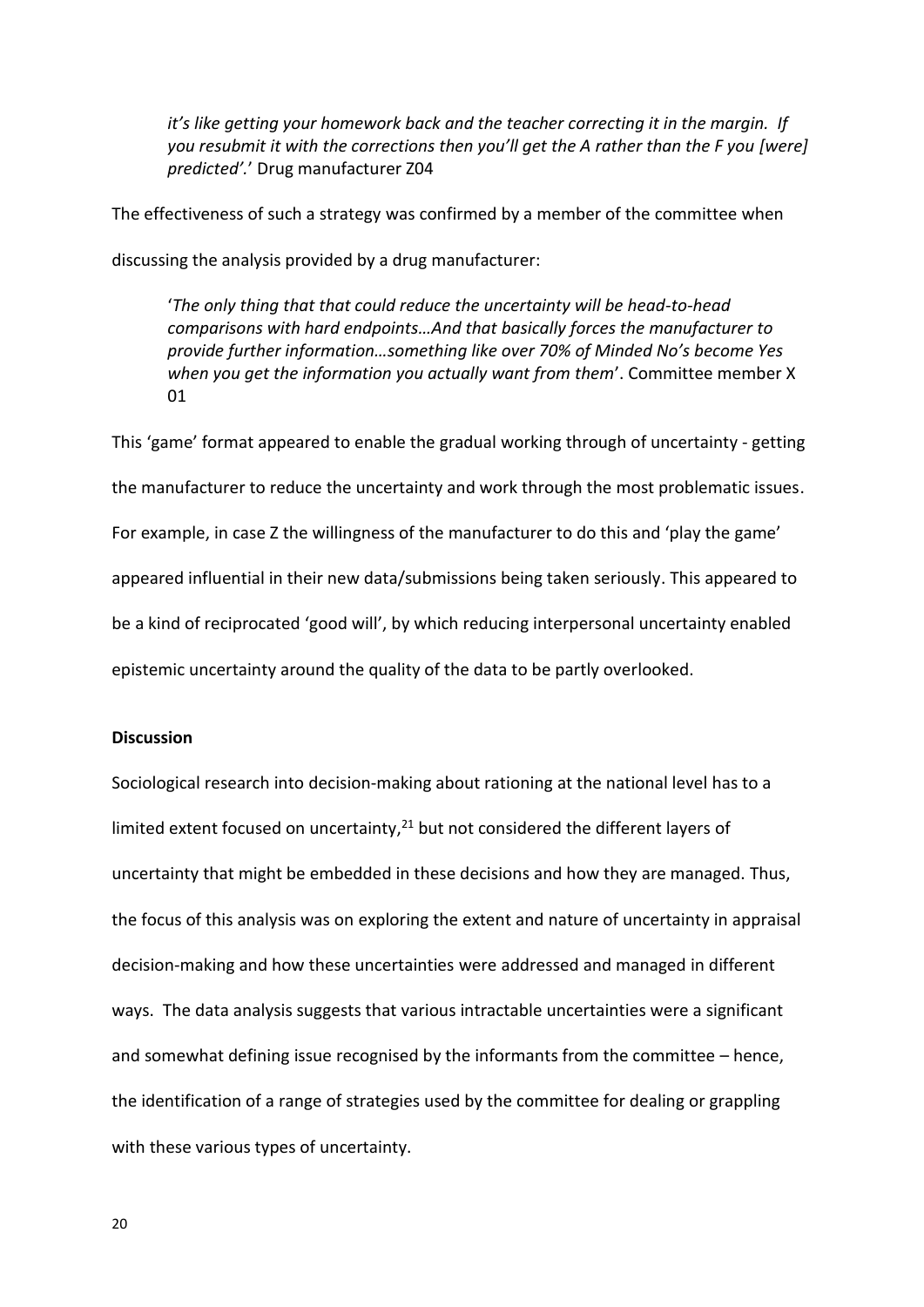The loose conceptual framework constructed from the previous documentary analysis which distinguished between epistemic, procedural and interpersonal provided some analytical purchase in that there was evidence in the analysis of these three different elements of uncertainty. However, this schema did not fully capture the nature and experiences of uncertainty as they appear in the observational and interview data. Sometimes there was an overlap or blurring of the boundaries between categories. For example, in relation to manufacturers' submissions, there were uncertainties about the data used, procedures for analysing the data, the presentation of the data and the general motives and competence of the drug manufacturers' stance by which epistemic, procedural and interpersonal uncertainty were interwoven with one another.

There was also some evidence of shifts from one form of uncertainty to another as decisionmaking processes evolved. For example, the data showed how issues of epistemic uncertainty evolved or were transformed into procedural issues as the committee deliberated on the evidence. Similarly, uncertainty about the quality of the drug manufacturers' analysis, a form of procedural uncertainty, seemed to evolve into issues around trust in the drug manufacturers' competence and motives - a form of interpersonal uncertainty. The types or layers of uncertainty identified in the analysis of publicly available, formal documents (Authors), tended to highlight issues around epistemic and procedural uncertainty rather than interpersonal uncertainty, which might reflect an emphasis within the front-stage policy talk about the instrumental and institutional approach of NICE. However, the evidence from this ethnographic study which looked more at backstage decision-making suggests that forms of interpersonal or relational uncertainty are important and prevalent, particularly in relation to uncertainties expressed about the independence and motives behind submissions and accounts presented by a range of interest groups.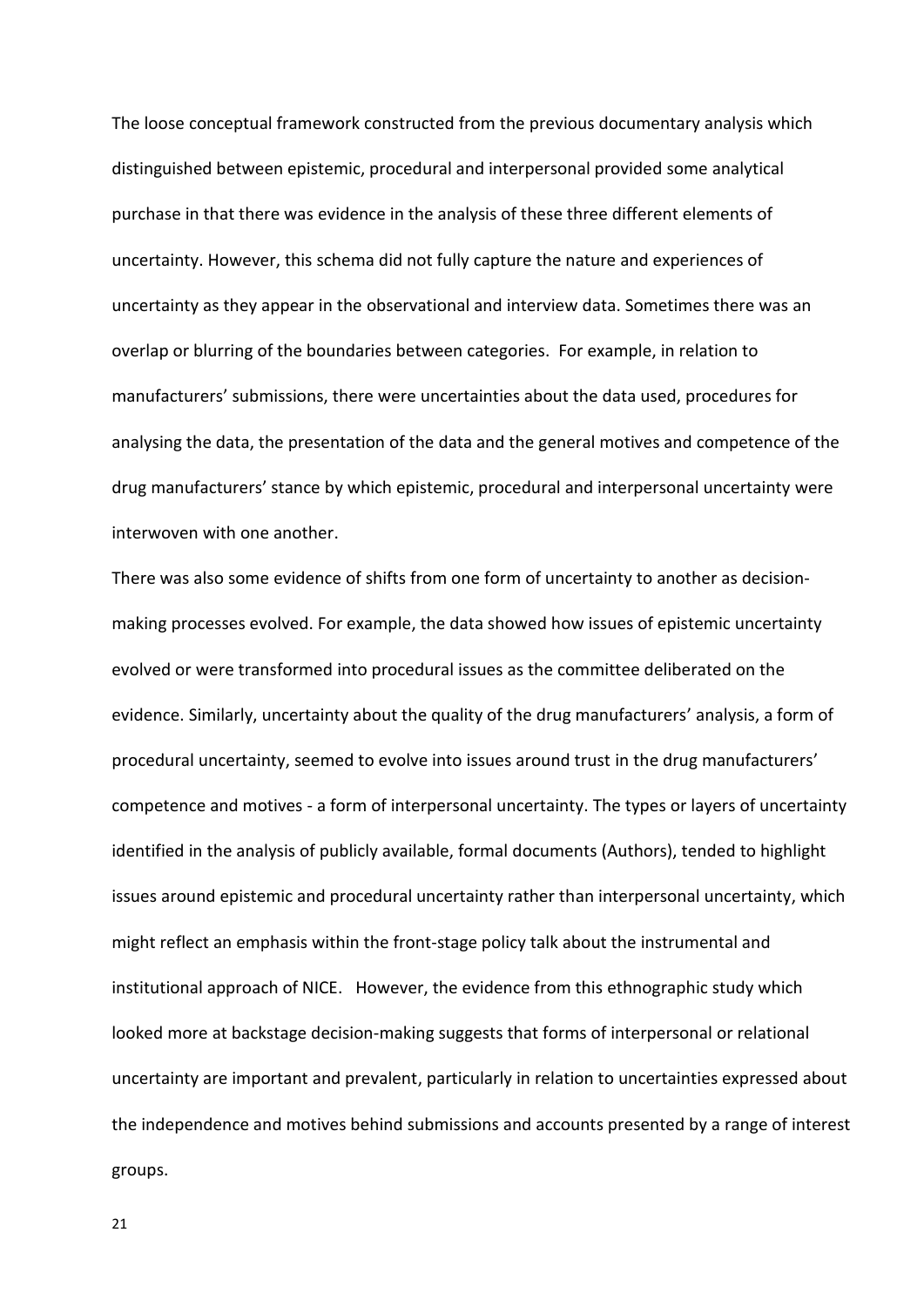Forms of uncertainty that the initial conceptual framework did not address included the level of technicality of the information provided, particularly in the modelling of the evidence, which led to the committee members being uncertain about its meaning and how to use it to come to a decision. This might be better described as complexity, whereby some authors<sup>41</sup> argue that uncertainty is a residual of working with complexity, alongside related interpretative/valuing issues of *ambiguity* . Certainly, the extent of information provided seems to create further complexities rather than resolving uncertainty and straightforwardly facilitating rational decision making.<sup>42</sup>

There was common recognition that some forms of uncertainty were ignored and not addressed, as they could not be managed and that, in order to reach a decision, deliberations ultimately needed to focus down on a relatively small number of issues, with wider potentially problematic uncertainties being bracketed off (Authors 2012). This reflected a form of reasoning characterised by bounded rationality and typifying a form of satisficing behaviour where this is seen as an acceptable, if not optimal, strategic solution<sup>43</sup> – although in this context the evidence suggested forms of bounded rationality manifested in both collective and individual strategies. Collective strategies included: emergent norms by which the committee members learned to openly question some uncertainties while overlooking others; forms of collective deference to the chair or specific committee members with particularly high levels of expertise; or shared (mis)trust of particular manufacturers as their performances were evaluated during the appraisal. These collective strategies were thus comprised of 'embedded' organisational understandings<sup>44</sup> which in turn involved an orchestration of many individual strategies, $33$  such as individual committee members' trust in the chair or their committee 'habitus' as this emerged over time. There was evidence of a plurality of legitimate perspectives for evaluating evidence, decisions and outcomes but calculative approaches in NICE decision making were particularly emphasised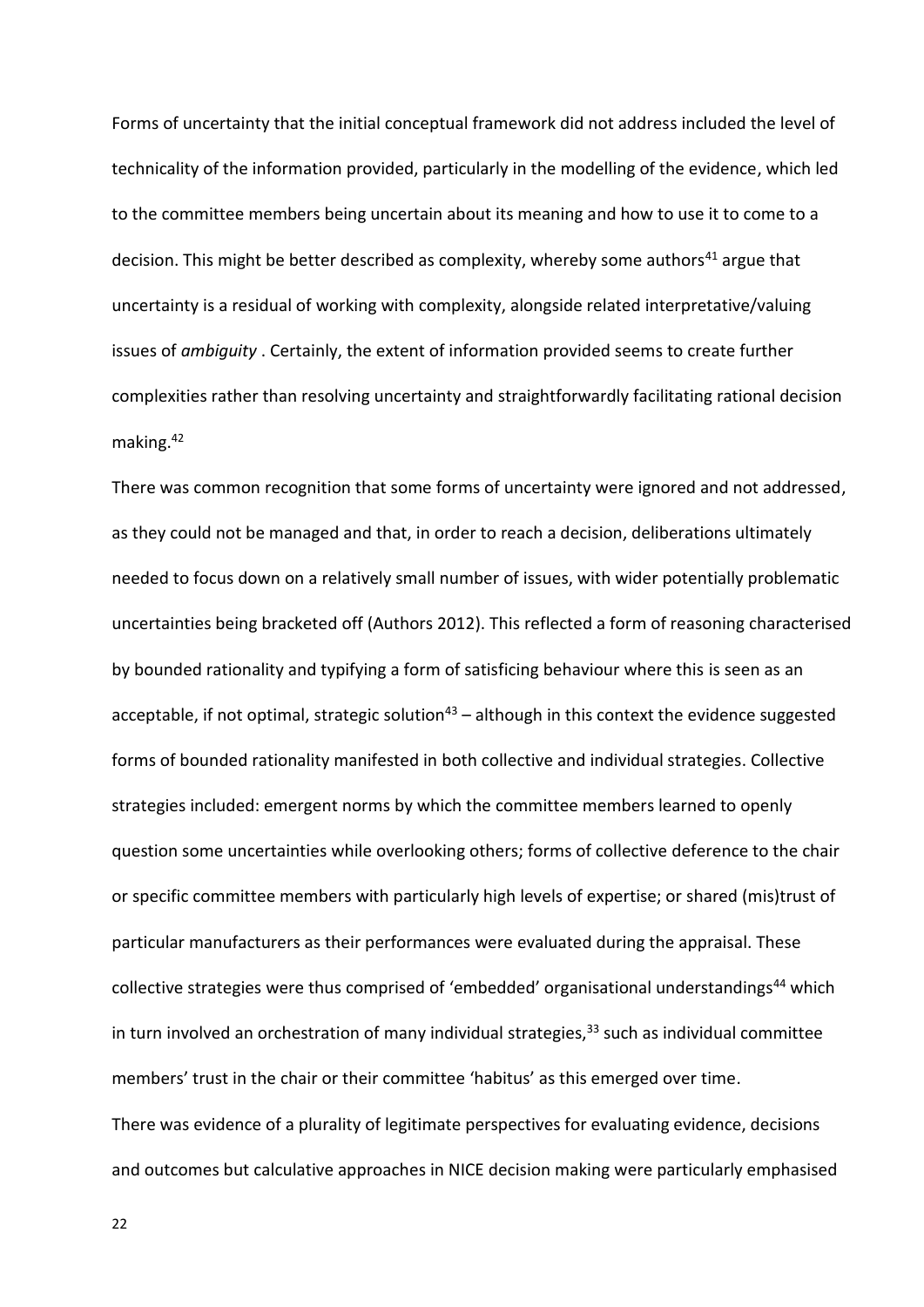in the discussions on the strength of the evidence to support cost effectiveness<sup>13</sup> and thus the uncertainties related to that issue were paramount. One primary concern was whether the drug manufacturers' analysis had been carried out using the most appropriate methodology and addressed the salient pre-agreed appraisal questions and whether the submission was transparent and accessible enough to be critically assessed. Much emphasis was placed upon the drug manufacturers' interpretations of the evidence and their tactics in presenting this, which might skew or shape the decision-making in favour of the drug manufacturer.<sup>13</sup> However, the stance of the committees suggested that they were not passively accepting of this interpretation and could not be seen as simply aiding in so-called regulatory capture, $4$  at least at this micro-level of analysis.

The interpersonal uncertainty associated with a lack of trust in the drug manufacturers' competencies and motives led to a number of stances, strategies or tactics. One was a general scepticism adopted by the committee towards the drug manufacturers submissions requiring them to prove that their case was a genuine one. In response, the drug manufacturers pursued active strategies for dealing with the committee's approach, one of which was to adopt trial and error tactics, with the hope that at the second or third attempt the technology would be recommended.

 A similarly critical or ambivalent stance was adopted by the committees towards the testimonies of the patient and clinical experts as there was concern about the latter's conflicts of interest, and possibilities of being 'captured' by the drug industry,<sup>22</sup> or having too narrow an experiential focus rather than being concerned with what was best for the NHS patient population as a whole. The ambivalence or caution expressed about the opinions of these experts led their evidence to being used as supplementary or supportive information to the overall decision of the committee. The relative influence of the experts varied from case to case, thus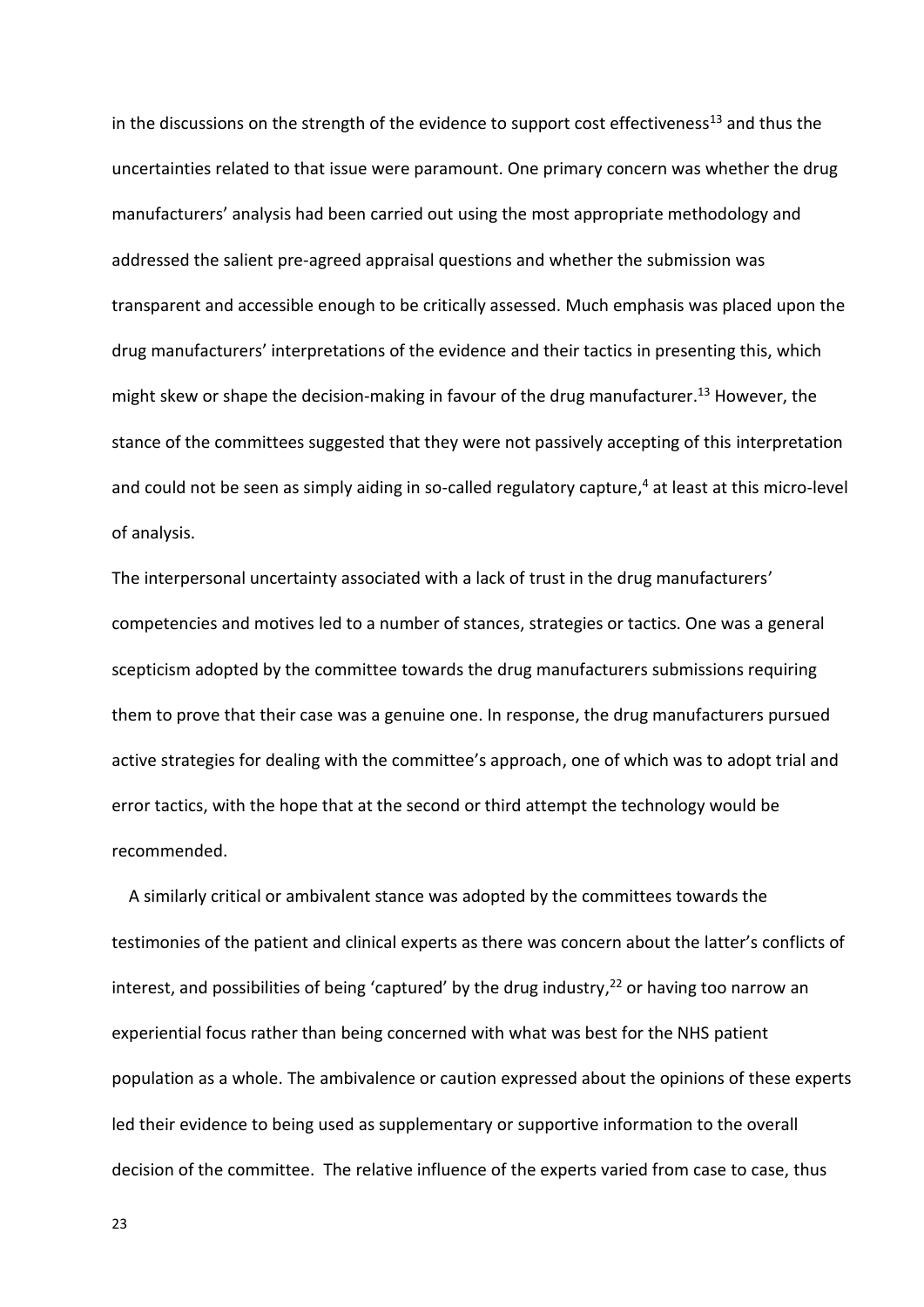there was only limited evidence in this study to support the notion of co-production of knowledge argued to be evident in the case study of dementia drugs. $^{21}$ 

 The stereotype of NICE as a procedurally-rational evidence-based regulatory institution contrasts with the somewhat messy process of committee decision making above; Mechanic's description of muddling through elegantly is apposite here<sup>45</sup>. This was exemplified by the informal strategies used by individual committee members for dealing with residual uncertainty and aspects of complexity, particularly in relation to the technicality and sheer volume of information provided. These strategies included developing rules of thumb, using 'gut reactions' based on intuitive/tacit knowledge and other ways of simplifying highly complex material. In some ways our findings reflected other ethnographic-oriented research focusing on rationing decisions at the local level which identified a related form of reasoning which is characterised as practical rationality and involves intuition and experiential knowledge<sup>9</sup> and a 'case and judgement based' approach.<sup>26</sup> In both contexts the use of practical rationality was evident but appeared to be at odds with the dominant instrumental discourse. In these local contexts ethical discussions and informal modes of dealing with uncertainty related more directly to individual circumstances.

 In contrast, within NICE appraisals there appeared to be less space for individual discretion and a greater coordination of informal approaches through reference to norms and previous decisions, alongside a reliance and trust in those with specialist expertise, particularly senior clinicians and economists, to steer them in the right direction. These influential players on the committee were the clinicians, economists and statisticians, supported by the evidence review groups, who were most able to make sense of the technicality of the data analysis. Central to the coordination of informal approaches was the navigating role of the chairs and their ability to steer the committee through the complexity and even circumnavigate different aspects of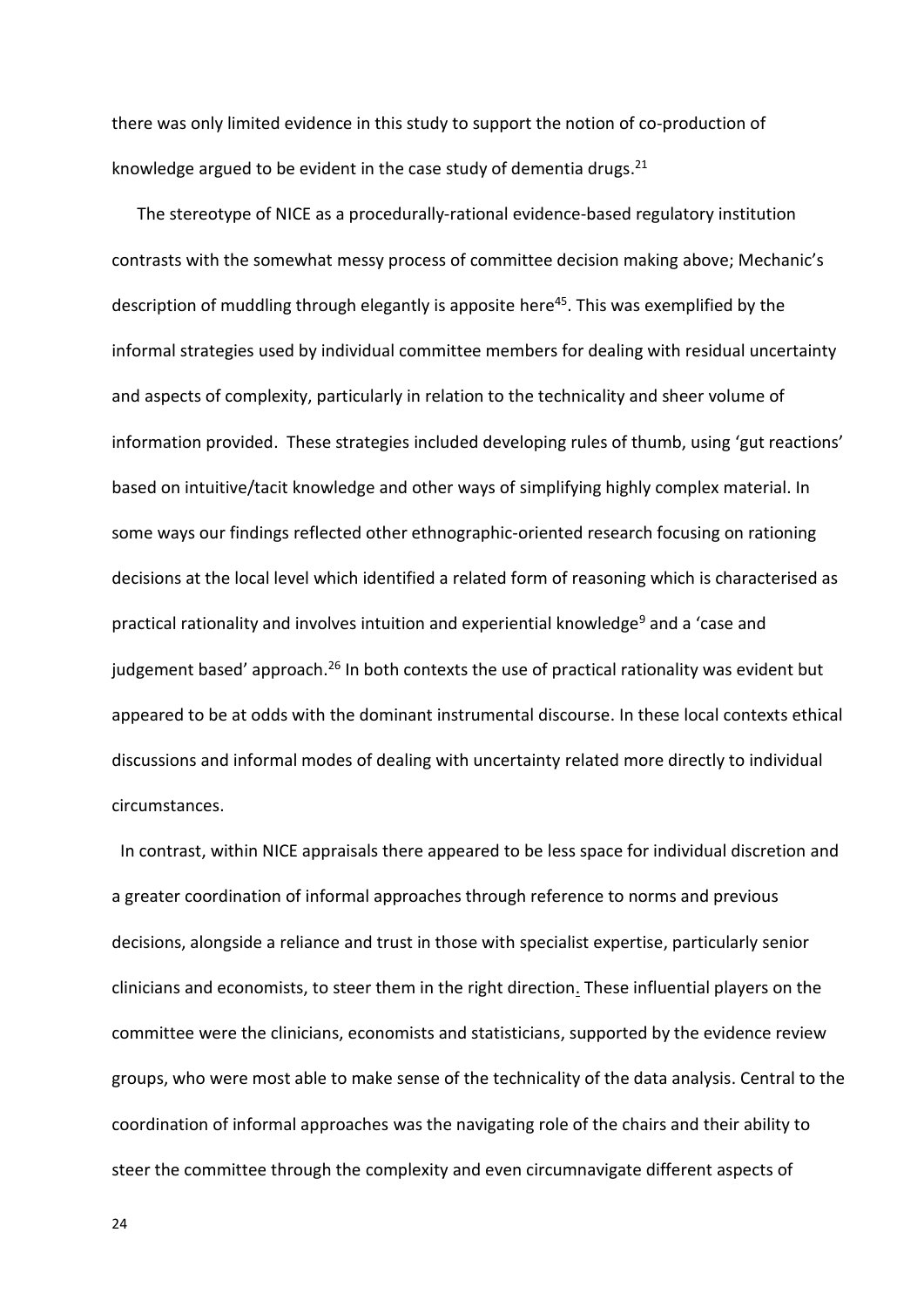residual uncertainty - a form of collective bounded rationality, towards a collective decision within the time and space allowed in the institutional framework. However, such influences of intra-group dynamics and power relations, as well as (dis)trust, time limitations and a related bypassing of uncertainty, were invisible within the official, disembodied account of the FAD.<sup>10,27</sup>

At a more global level, there is the general question about whether regulatory agencies operating in other countries with different health and welfare systems and cultural contexts approach their tasks in a similar or different way to how NICE works in England. Comparative analyses of how different regulatory agencies <sup>46</sup> make recommendations about the provision of expensive medicines in the context of uncertainty are in short supply. However, at a more general level it appears that NICE might be more vulnerable to the influences of the pharmaceutical industry, compared with other regulatory agencies found in other contexts. For example, in New Zealand, PHARMAC (the equivalent of NICE) has become a Crown Entity, meaning that it is a standalone body and is independent from the influences and directions of government ministers, coupled with a set budget that it cannot legally exceed appears to make its less vulnerable to corporate bias<sup>47</sup>. More generally, there seems to be this apparent paradox that regulatory agencies operating in the context of neoliberal health systems may be more able to resist the influences of the drug industry (regulatory capture) than those working in the context of more communitarian health systems. 48

*Limitations*: This study explored the decision-making across the three of the four committees which might be significant as it became evident that each of the committees appeared to have its own 'style' of decision-making heavily influenced by the chair, suggesting that there may be variations in recommendations by committee. Cerri and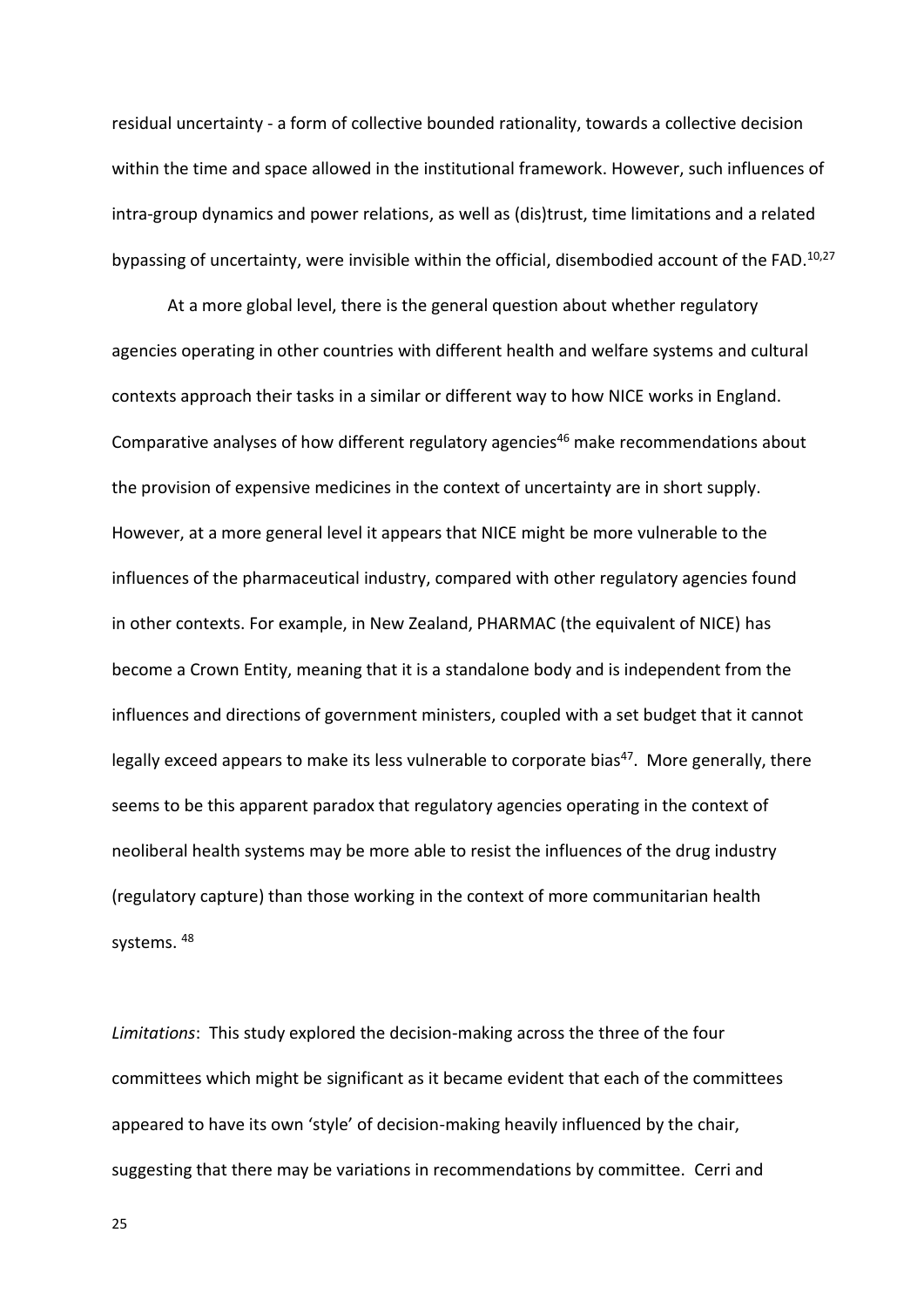colleagues <sup>13</sup>found in their statistical analysis that a large majority of technological appraisals recommended 'yes' but the three cases followed in this current study involved two no's and one conditional or restricted *yes*, suggesting that the appraisals included in our study might not be typical. However, in the pilot and feasibility stages of this research a number of other technological appraisal meetings were observed and the process, at the least, appeared to be similar to those that were observed in the main study. Moreover, statistical evidence<sup>13</sup> suggest that the proportion of restrictions and non-recommendations issued by NICE are increasing although referral to discounting (via Patient Access Schemes and the recently abolished Cancer Drugs Fund) may have been increasing too<sup>23</sup>

#### **Conclusions**

Vast complexity and many uncertainties were central to these rationing decisions and the difficulties of dealing with the various levels of uncertainty were manifest. Decision-makers adopted a mixture of collective and individual, explicit and informal strategies in making decisions as there was a need to exercise discretion and pragmatism within a more formal institutional framework. Thus, rather than the decision-making process being neat and procedurally-rational, it was also characterised by a process of negotiation with the use of pragmatic methods to navigate through complexity and layers of uncertainty.

The findings suggest that certain 'social' approaches to the appraisal process are gradually becoming institutionalized, $37$  either as unspoken norms within committees or more formally within the 'methods' guide for NICE appraisals. Not all categories of uncertainty have been fully recognised in current policy and this study showed the salience of uncertainties associated with interpersonal relations and particularly the relations between the committee and the drug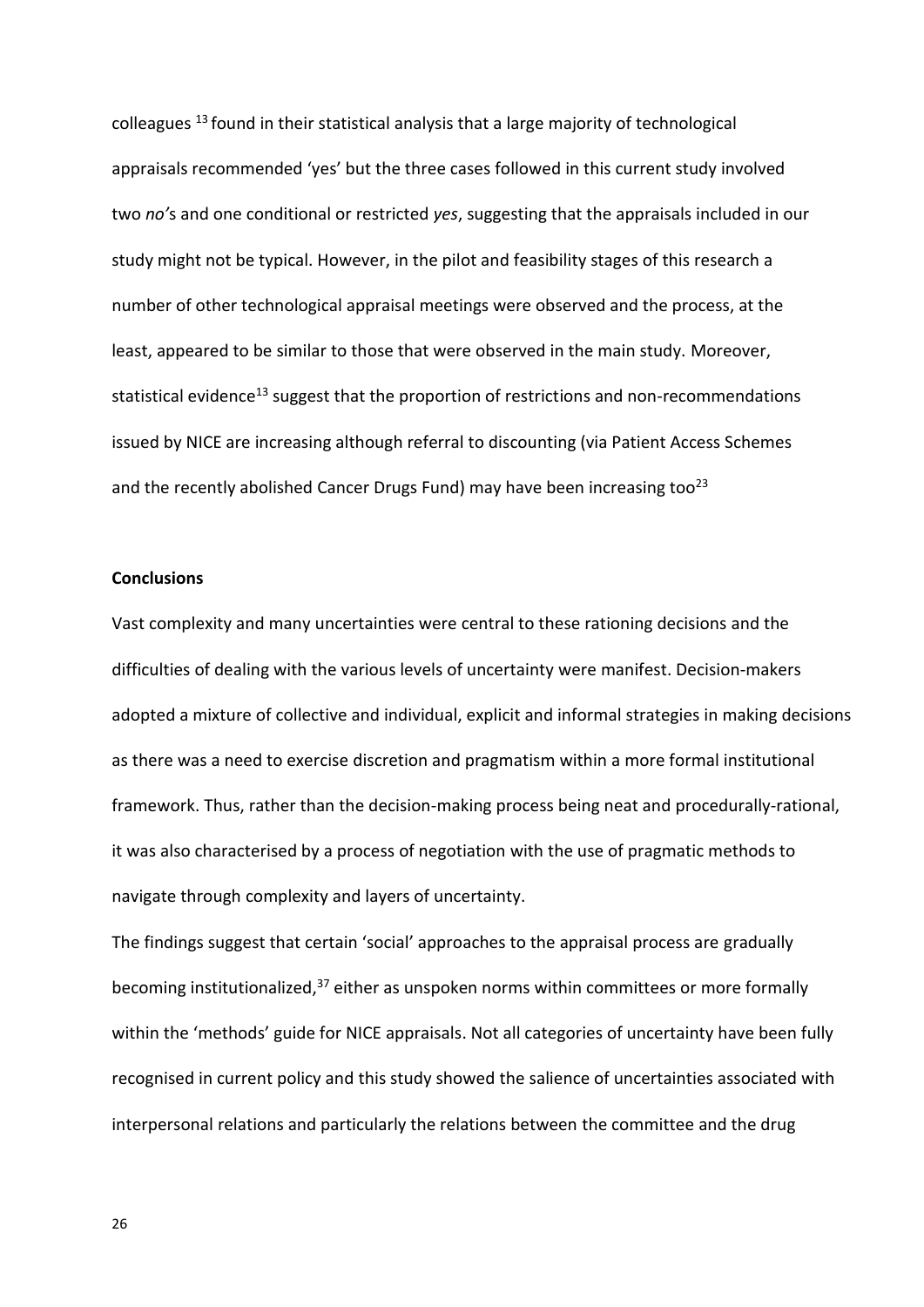manufacturers, clinical experts and patient experts. These relations tend to be characterised in terms of trust or the lack of it.<sup>49</sup>

Potential solutions to some of these problems raised by this study might include giving the committee a further decision outcome, such as 'intolerable uncertainty' or insufficient data which would assist in placing an onus on manufacturers to make their submissions as clear and transparent as possible. In addition, committee members might be given enhanced training in economics and statistics and more time for discussion, deliberation and preparation, the adoption of tighter controls on the conflict of interests of expert clinicians and a broader selection criteria for expert patients, rather than relying solely on recruiting from patient organisations.

#### **Acknowledgements:** This study was funded by the ESRC(ES/1008810/1)

**Conflicts of interest:** The authors declare that there is no conflict of interest

#### **References**

- 1. Moran M. *The British Regulatory State: High Modernism and Hyper Innovation*. Oxford: Oxford University Press; 2003.
- 2. Crinson I. The Politics of Regulation within the 'Modernized' NHS: The Case of Beta Interferon and the 'Cost-Effective' Treatment of Multiple Sclerosis. Crit Soc Pol. 2014; 24: 30-49.
- 3. Timmins N, Rawlins M and Appelby J. *A Terrible Beauty: a short history of NICE, The National Institute for Health and Care Excellence,* Bangkok: Amarin; 2016
- 4. Abraham J. The pharmaceutical industry, the state, and the NHS. In: Gabe J, Calnan M, eds. *The New Sociology of the Health Service.* London: Routledge; 2009:99-120.
- 5. Faulkner A. Medical Technologies. In: Gabe J, Faulkner A, eds. *Key Concepts in Medical Sociology*. London: Sage; 2013: 128-132.
- 6. Harrison S, McDonald R. *The Politics of Healthcare in Britain*. London: Sage; 2008.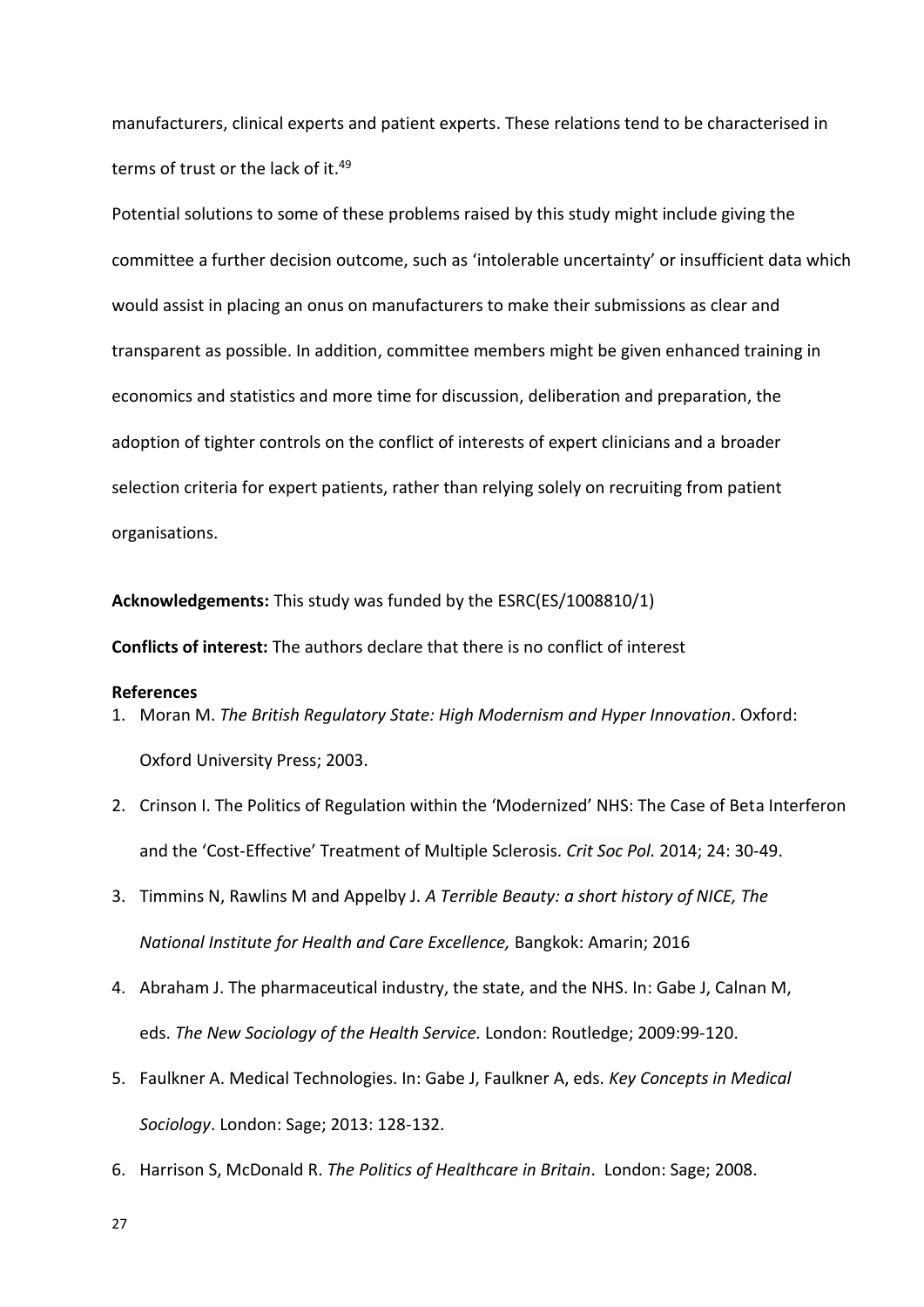- 7. Shah K, Cookson R, Culyer A, Littlejohns P. NICE's social value judgements about equity in health and health care. *Health Econ Policy Law.* 2012; 8: 145-164.
- 8. Weber M. The Development of Bureaucracy and Its Relation to Law. In: Runciman W. ed. *Weber: Selections in Translation*. Cambridge: Cambridge University Press; 1978: 341–356.
- 9. Russell J, Greenhalgh T. Being 'rational' and being 'human': How National Health Service rationing decisions are constructed as rational by resource allocation panels. *Health*. 2014; 18: 441-457.
- 10. Degeling P. Health Planning as Context-Dependent Language Play. *Int J Health Plan M.* 1998; 11: 101-117.
- 11. Light D, Hughes, D. A sociological perspective on rationing: power, rhetoric, and situated practices. *Sociol Health Ill.* 2001; 23: 551-569.
- 12. Milewa T. Representation and legitimacy in health policy formulation at a national level: Perspectives from a study of health technology eligibility procedures in the United Kingdom. *Health Policy.* 2008; 85: 356-62.
- 13. Cerri K, Knapp M, Fernandez J. Decision-making by Nice: examining the influences of evidence, process and context. *Health Econ Policy Law.* 2014; 9: 119-141.
- 14. Power M. *The Audit Society: Rituals of Verification*. Oxford: Oxford University Press; 1997.
- 15. Poortinga W, Pidgeon N. Exploring the dimensionality of trust in risk regulation. *Risk Anal.* 2003; 23:961-73.
- 16. Milewa T, Barry C. Health Policy and the Politics of Evidence*, Soc Policy Admin.* 2005; 39: 498- 512.
- 17. Guide to the single technological appraisal process. National Institute for Health and Clinical Excellence web site.

[http://www.nice.org.uk/Media/Default/About/what-we-do/NICE-guidance/NICE-technology-](http://www.nice.org.uk/Media/Default/About/what-we-do/NICE-guidance/NICE-technology-appraisals/Guide-to-the-single-technology-appraisal-process.pdf)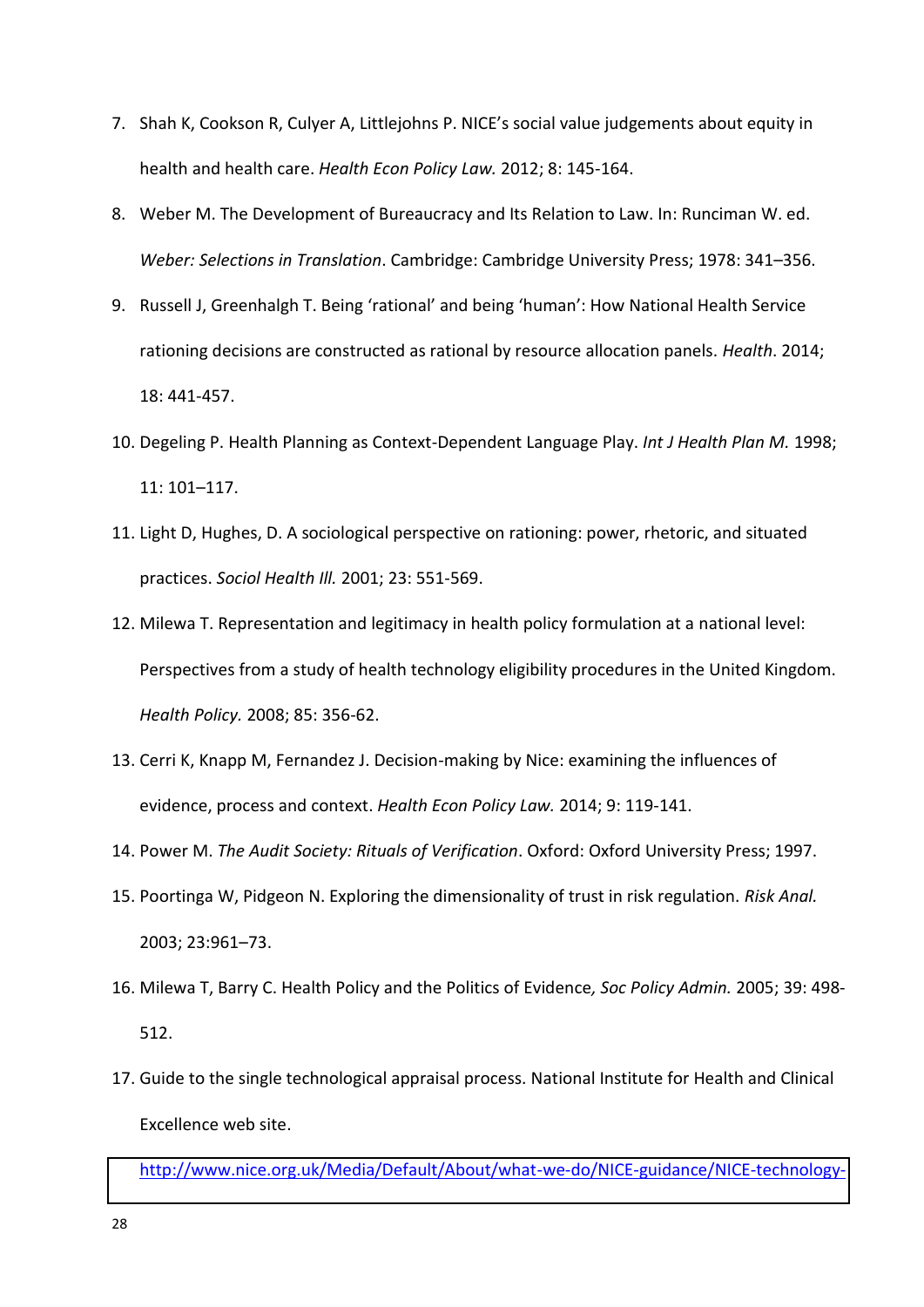[appraisals/Guide-to-the-single-technology-appraisal-process.pdf.](http://www.nice.org.uk/Media/Default/About/what-we-do/NICE-guidance/NICE-technology-appraisals/Guide-to-the-single-technology-appraisal-process.pdf) Published October 2009. Accessed March 3, 2016.

- 18. Rawlins M, Barnet D, Stevens A. Pharmaco-economics: NICE's approach to decision-making, *Brit J Clin Pharmaco.* 2010; 70: 346 -349.
- 19. Lindley W, Hughes J. Societal views on NICE Cancer Drugs Fund and Value-based Pricing criteria for prioritising medicines: a cross-sectional survey of 4118 adults in Great Britain. *Health Econ.* 2013; 22: 94-964.
- 20. House of Commons Health Committee. *National Institute for Clinical Excellence*. Second Report of Session 2001-2 - Vol. 1. London: TSO. 2002; (HC515-I).
- 21. Moriera T. Health care rationing in an age of uncertainty: a conceptual model, *Soc Sci Med.* 2011; 72: 1333-1341.
- 22. Davis C, Abraham J. Desperately seeking cancer drugs: explaining the emergence and outcomes of accelerated pharmaceutical regulation. *Sociol Health Ill.* 2011; 33: 731-47.
- 23. Ferraio A, [Kanavos](http://www.sciencedirect.com/science/article/pii/S0277953614007266##) P. Dealing with uncertainty and high prices of new medicines: A comparative analysis of the use of managed entry agreements in Belgium, England, the Netherlands and Sweden, *Soc Sci Med*; 2014. doi: 110 1016/socsimed 2014.11.003.
- 24. Fox R. Medical uncertainty revisited. In: Bendelow G, Carpenter M, Vautier C, Williams S, eds. *Gender, Health and Healing: the public/private divide*. London: Routledge; 2002:236-253.
- 25. Calnan M. Clinical uncertainty: is it a problem in the doctor-patient relationship? *Sociol Health Ill*. 1984; 1: 74-85.
- 26. Hughes D, Doheny S. Deliberating Tarceva: a case study of how British NHS managers decide whether to purchase a high-cost drug in the shadow of NICE guidance*. Soc Sci Med.* 2011; 73: 1460-1468.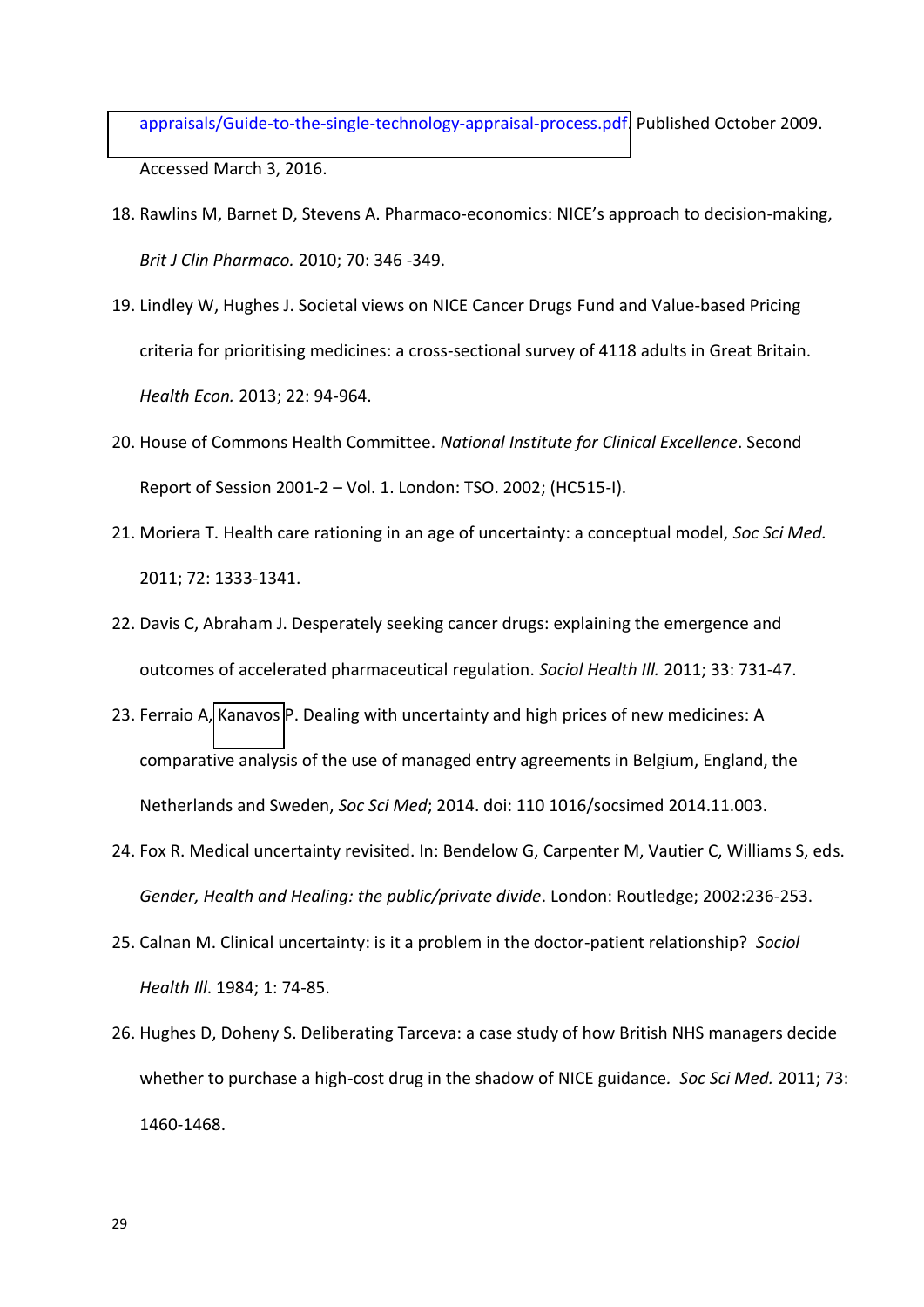- 27. Russell J, Greenhalgh T. Affordability as a discursive accomplishment in a Changing National Health Service. *Soc Sci Med.* 2012; 75: 2463-2471.
- 28. Timmermnas S, Tavory I. Theory construction in qualitative research: from grounded theory to abductive analysis. *Sociol Theor.* 2012; 30: 167-186.
- 29. Busfield J. Pills, Power, People: Sociological Understandings of the Pharmaceutical Industry. *Sociology.* 2006; 40: 297-314.
- 30. Horton R. The dawn of McScience. *New York Rev Books.* 2004; 514: 7-9.
- 31. Smith R. Medical Journals are an Extension of the Marketing Arm of Pharmaceutical Companies. *PLoS Med.* 2005; 2: e138.
- 32. Britten N. *Medicines and Society: Patients, Professionals and the Dominance of Pharmaceuticals.* Basingstoke: Palgrave Macmillan; 2008.
- 33. Zinn J. Heading into the unknown: everyday strategies for managing risk and uncertainty*, Health Risk Soc.* 2008; 10: 439-50.
- 34. Gigerenzer G. *Rationality for mortals: How people cope with uncertainty*. 6 Oxford: Oxford University Press; 2006.
- 35. Möllering G. The Nature of Trust: From Georg Simmel to a Theory of Expectation, Interpretation and Suspension. *Sociology*. 2001; 35: 403 -420.
- 36. Ritchie J, Lewis J. eds. *Qualitative research practice*. London: Sage; 2006.
- 37. Davies D, Wetherell M, Barnett E. *Citizens at the Centre: deliberative participation in healthcare decisions*. Bristol: Policy press; 2006.
- 38. Bryman A. *Social Research Methods*. Oxford: Oxford University Press; 2008.
- 39. Meyer S, Lunnay B. The Application of Abductive and Retroductive Inference for the Design and Analysis of Theory-Driven Sociological Research. *Sociol Res Online.* 2013; 18:1.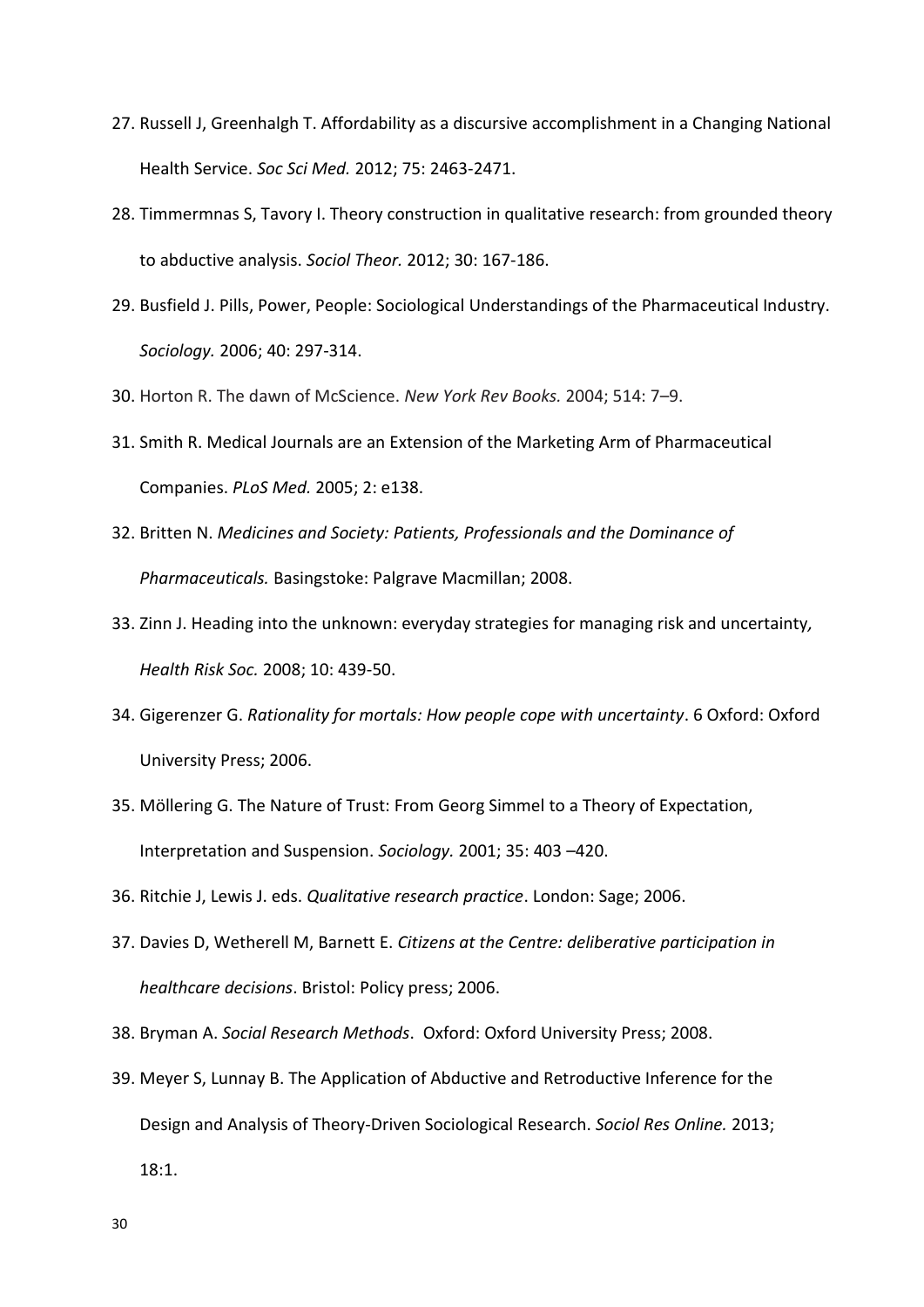- 40. Dye A, Schatz M, Rosenberg B, Coleman S. Constant comparison method: A kaleidoscope of data, *Qual Rep;* 2000: 4.
- 41. Renn O, Klinke A, van Asselt A. Coping with complexity, uncertainty and ambiguity in risk governance. *AMBIO.* 2011; 40: 231-246.
- 42. Tsoukas H. The Tyranny of Light. *Futures.* 1997; 29: 827-43.
- 43. Simon H. *Models of Bounded Rationality, Volume 1: Economic Analysis and Public Policy*.

Cambridge, Mass: MIT Press; 1982.

44. Lam A. Tacit knowledge, organisational learning and societal institutions: an integrated

framework. *Organ Stud.* 2000; 21: 487-513.

45. Mechanic D. Muddling through elegantly: finding the proper balance in rationing. *Health Aff.*

1997; 16:83-92.

- 46. Ozieranski P, McKee M, King L. The politics of health technology assessment in Poland. Health Policy, 2012; 2-3:178-193.
- 47. Dew K and Davis A. Limits to neoliberal reforms in the health sector: the case of pharmaceutical management in New Zealand. *International Journal of Health Services*,2014; *44*(1): 137-153.
- 48. Calnan M and Douglass T. The Evaluation of New Medicines in Geve B (*eds) Handbook of Social Policy Evaluation*, Cheltenham: Edward Elgar; Chapter 20, 2017 (in press).
- 49. Brown P, Hashem F, Calnan M. Trust, regulatory processes and NICE decision-making: Appraising cost-effective models through appraising people and systems. *Soc Stud Sci.*  2016; 46(1):87-111

| . .                                             |          |
|-------------------------------------------------|----------|
| Committee members including chairs <sup>1</sup> | $N = 23$ |
| <b>Managers from NICE</b>                       | $N = 3$  |
| Patient organisations                           | $N = 3$  |
| Drug manufacturers                              | $N = 5$  |

#### **Table 1: Type of informant interviewed**